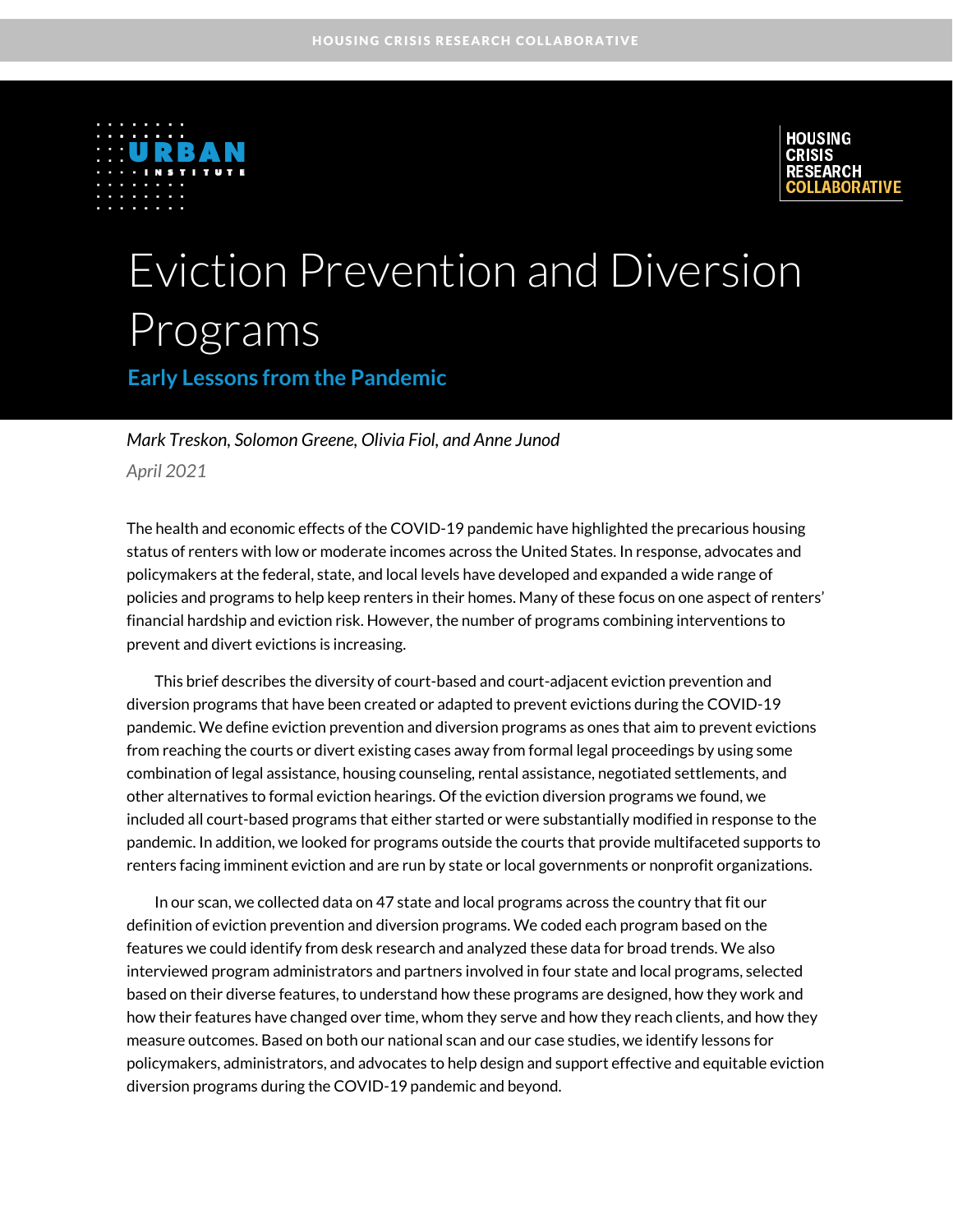#### **About the Housing Crisis Research Collaborative**

The Housing Crisis Research Collaborative aims to address the long-standing inequities in access to safe, stable, and affordable rental housing that have been laid bare by the COVID-19 pandemic. We provide policymakers at all levels of government with the data and analysis they need to design, implement, and evaluate more equitable and effective rental housing and community development responses to the pandemic and the ongoing rental housing affordability crisis. More information is available at [https://housingcrisisresearch.org/.](https://housingcrisisresearch.org/)

# Background on Eviction Prevention and Diversion Programs before and during the COVID-19 Pandemic

Before the COVID-19 pandemic, the nation faced a shortage of affordable housing, which was even more pronounced for renters with low incomes. As of 2018, nearly half (47.4 percent) of US renters were cost-burdened (paying 30 percent or more of their incomes on rent), approximately 21 million experienced rent hardship, $^1$  and nearly one in four spent more than 70 percent of their income on housing.<sup>2</sup> Renters with low incomes are more severely cost-burdened and thus are at greater risk of eviction than other renters (Desmond 2015). Many renters with low incomes were already precariously housed, and the loss of a job, a reduction in hours, or a health crisis could jeopardize their ability to pay rent and place them at risk of eviction. $3$ 

In recent years, there has been a growing recognition of the nation's long-standing eviction crisis for renters with low incomes and how evictions perpetuate poverty. This understanding has resulted from growing activism in low-income communities facing high levels of eviction and housing instability, as well as mounting evidence about the harms of eviction (Desmond 2015). Eviction is associated with poorer health outcomes, increased risk of depression, suicide, job loss, negative credit impacts, and material hardship (Gromis 2019). It also disproportionately affects women of color, with landlords filing for eviction against Black and Latinx women at higher rates than against white people and men (Hepburn, Louis, and Desmond 2020). These effects are compounded for children in low-income households, who can experience worse outcomes in education, health, and future earnings resulting from eviction.<sup>4</sup>

Before the pandemic, the recognition of eviction as a critical social problem contributed to a range of policy and programmatic responses aimed at lowering housing costs or promoting housing stability, such as funding for affordable housing; increased rental regulations, such as rent control and stabilization; and strengthened legal protections for tenants, including just cause eviction statutes, right to counsel policies and programs, pre-eviction notes to identify at-risk renters, increased court filing fees, specialized housing courts, judicial education, evidentiary standards, navigator programs, and sealing of records (Benfer, Greene, and Hagan 2020). However, states and municipalities continue to have wide variation in tenant protections, and in many places, renters can face speedy evictions with little protection or support if they fall behind on rent.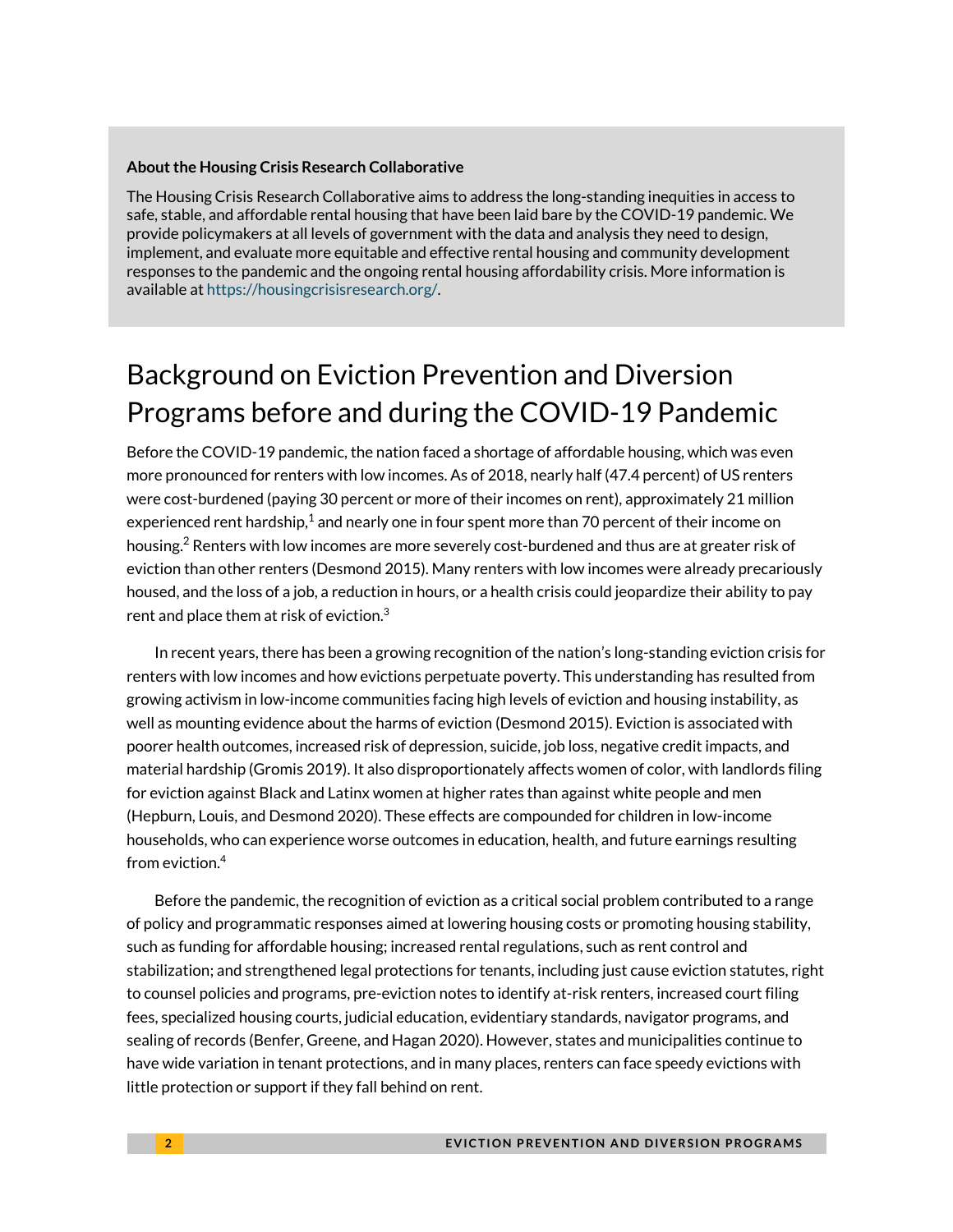In recent years, some local governments, courts, and nonprofit service providers began collaborating to connect renters at risk of eviction to legal and other support services. Three broad, nonexclusive categories of intervention programs have emerged in cities and counties across the country to resolve tenant and landlord disputes and keep people in their homes: eviction prevention programs, eviction diversion programs, and programs and interventions to support tenants already in legal eviction proceedings.

Eviction prevention programs are designed to intercede before an eviction filing and often include some combination of housing counseling, legal assistance, emergency rental assistance, and other supportive services. Eviction diversion programs are designed to divert cases from formal legal proceedings via negotiation, mediation, or arbitration, often in combination with legal assistance or other supports. In practice, the definitions and terms practitioners use to describe these programs vary, and boundaries are fuzzy. Support programs for tenants already involved in eviction proceedings typically include low- or no-cost legal representation, court navigation and paperwork support, and sealing of court records. In response to pandemic-related economic pressures, these elements are being combined in new ways as courts, state and local governments, and advocates attempt to prevent widespread displacement and stem a surge in evictions after pandemic eviction moratoriums are lifted.

Although relatively recent, some eviction prevention programs have shown evidence of efficacy. For example, in Minnesota, the Ramsey County Housing Court Clinic was launched in 2017 by housing, legal, financial, and social service groups to improve housing court processes and help keep renters in their homes by offering a suite of services at no cost.<sup>5</sup> In Ramsey County, access to a combination of legal assistance, financial assistance, and court-based mediators has helped resolve many cases quickly. Coordinated, streamlined service provision in the county has increased expungements 25 percent and lowered eviction judgments 18 percent. $^6$ 

New York City's Universal Access to Counsel program provides legal representation to incomeeligible renters facing eviction. The program began with 20 zip codes in 2017, and the city plans to expand the program to all zip codes by 2022. In the program's first year, evictions declined more than five times faster in zip codes with the program in place than in zip codes without it.<sup>7</sup> In 2018, San Francisco and Los Angeles adopted policies to provide counsel to all tenants facing eviction that were based on the New York City Universal Access to Counsel program model (Been et al. 2018).

In Michigan, the Kalamazoo County Eviction Diversion Program began in 2010 as a partnership between social service organizations, legal aid groups, the area district court, and the county human services agency to provide rental assistance, landlord negotiation and mediation services, case management, and referral services. The Kalamazoo model was subsequently adopted by other Michigan counties, and with recent funding from the Coronavirus Aid, Relief, and Economic Security (CARES) Act, it has expanded to the entire state (Daley 2020).

Although evaluations of these and similar programs' effectiveness are limited, the nascent scholarship shows that partnerships between legal and social services that provide comprehensive programming have higher success than single intervention–focused programs.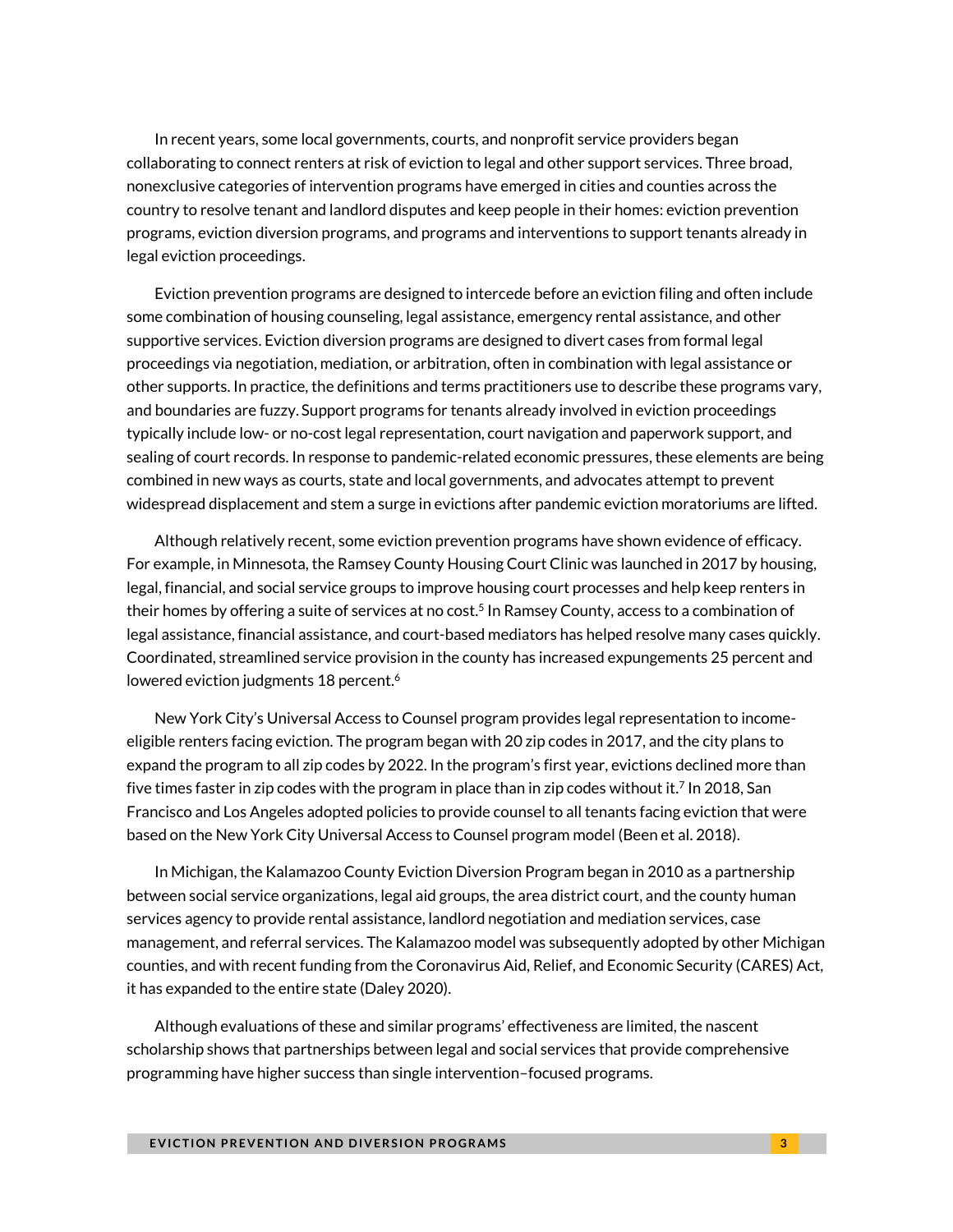Early in the COVID-19 pandemic, many state and local governments realized that massive job losses could lead to unprecedented increases in evictions, especially among renters who were already costburdened or did not have savings to offset lost income. They also recognized that surging evictions would exacerbate the public health crisis and prolong a recession. In response, most states and hundreds of localities adopted temporary moratoriums on evictions to help keep people in their homes through the pandemic. Similarly, the March 2020 federal CARES Act prohibited evictions in most federally assisted or financed housing through July 2020. In September 2020, the Centers for Disease Control and Prevention (CDC) adopted a broader eviction moratorium that covered tenants in the private market as well; it was eventually extended, first through March and then through June 2021. These efforts have had some success, although racial and gender disparities in eviction rates have continued. The CDC order is also subject to multiple legal challenges, and it is no longer being enforced in some states.<sup>8</sup> In many places where moratoriums have expired or other bans were never enacted, eviction filings have returned to pre-pandemic levels (figure 1) (Cowin, Martin, and Stevens 2020).

#### FIGURE 1



**Median Percentage Change in Eviction Filings in 63 Jurisdictions** *2019–20*

**Source:** US Government Accountability Office, *COVID-19 Housing Protections: Moratoriums Have Helped Limit Evictions, but Further Outreach Is Needed* (Washington, DC: US Government Accountability Office, 2021). **Notes:** CARES Act = Coronavirus Aid, Relief, and Economic Security Act. CDC = Centers for Disease Control and Prevention.

The CARES Act and subsequent COVID-19 relief bills also provided funds for limited emergency rental assistance to renters and landlords via the Community Development Block Grant program, the Coronavirus Relief Fund, and other sources. In response to increased need resulting from COVID-19, many housing and rental assistance programs across the country have rapidly expanded, or new programs have started up. These programs have leveraged CARES Act and other public and private funding sources to increase organizational capacity and provide a wider variety of prevention- and diversion-related support services. However, even with these supports, many programs are overwhelmed, resources remain inconsistently accessible,<sup>9</sup> and vouchers and other federal rental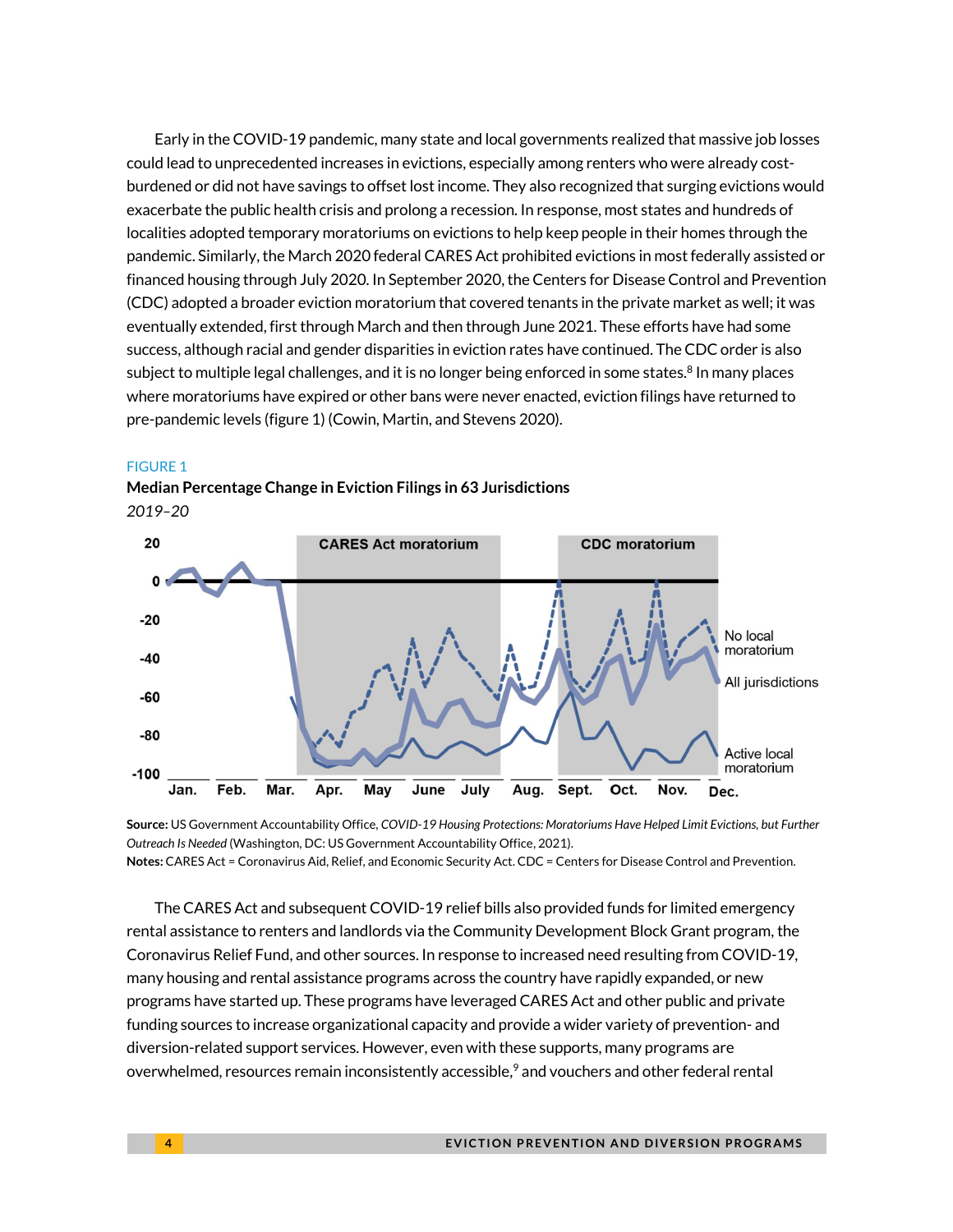assistance only reach a small share of eligible families because of inadequate funding.<sup>10</sup> Indeed, by summer 2020, nearly half (45.4 percent) of renters who were behind on their payments were at risk of eviction.<sup>11</sup> By September 2020, nearly 5 percent of renters, or 3.3 million people, reported receiving an eviction notice or threat of eviction since the beginning of the pandemic, with Black and Latinx renters more likely than white renters to have received a notice (Cunningham, Hariharan, and Fiol 2021).

As of the publication of this brief, many state and local eviction moratoriums had expired, and the federal eviction moratorium is now set to expire at the end of June  $2021<sup>12</sup>$  Although the recent American Rescue Plan allocates more than \$27 billion in rental housing assistance, states and localities are still working to ensure those resources reach the renters who need them the most. Research suggests that even this unprecedented rental relief may not be enough to cover the rent arrears accumulated during the pandemic (Parrott and Zandi 2021). As a result, significant uncertainty remains about how to avoid widespread evictions when the federal moratorium is lifted and to protect those renters at risk even while that moratorium is in place. This uncertainty makes it important to assess the breadth and effectiveness of eviction prevention and diversion programs that have been created or modified during the pandemic and identify what resources and supports they need to meet growing demand in the months and years ahead.

# Methods

For this research, we define eviction prevention and diversion programs as ones that aim to prevent evictions through some combination of legal assistance, housing counseling, rental assistance, negotiated settlements, and other alternatives to formal eviction hearings. Because we are interested in programs that respond to renters' financial hardship associated with the COVID-19 pandemic, we limited our analysis to programs that are focused on preventing evictions for renters who are at risk of eviction because of nonpayment of rent and that were either created or modified to respond to COVID-19–related financial hardship.

Of the eviction diversion programs we found, we included all court-based programs that either started or were substantially modified in response to the pandemic. We also looked for programs outside the courts that provide multifaceted supports to renters facing the threat of eviction and are run by state or local governments or nonprofit organizations. To identify multifaceted programs, our scan included only programs run by state and local governments or nonprofit organizations that included two or more of the following services or features:

- alternative dispute resolution (including negotiation, mediation, and arbitration between tenant and landlord)
- legal assistance
- housing counseling and nonlegal housing advocacy
- financial counseling
- rental or other forms of financial assistance

#### **EVICTION PREVENTION AND DIVERSION PROGRAMS EXAMPLE 2008 AND S**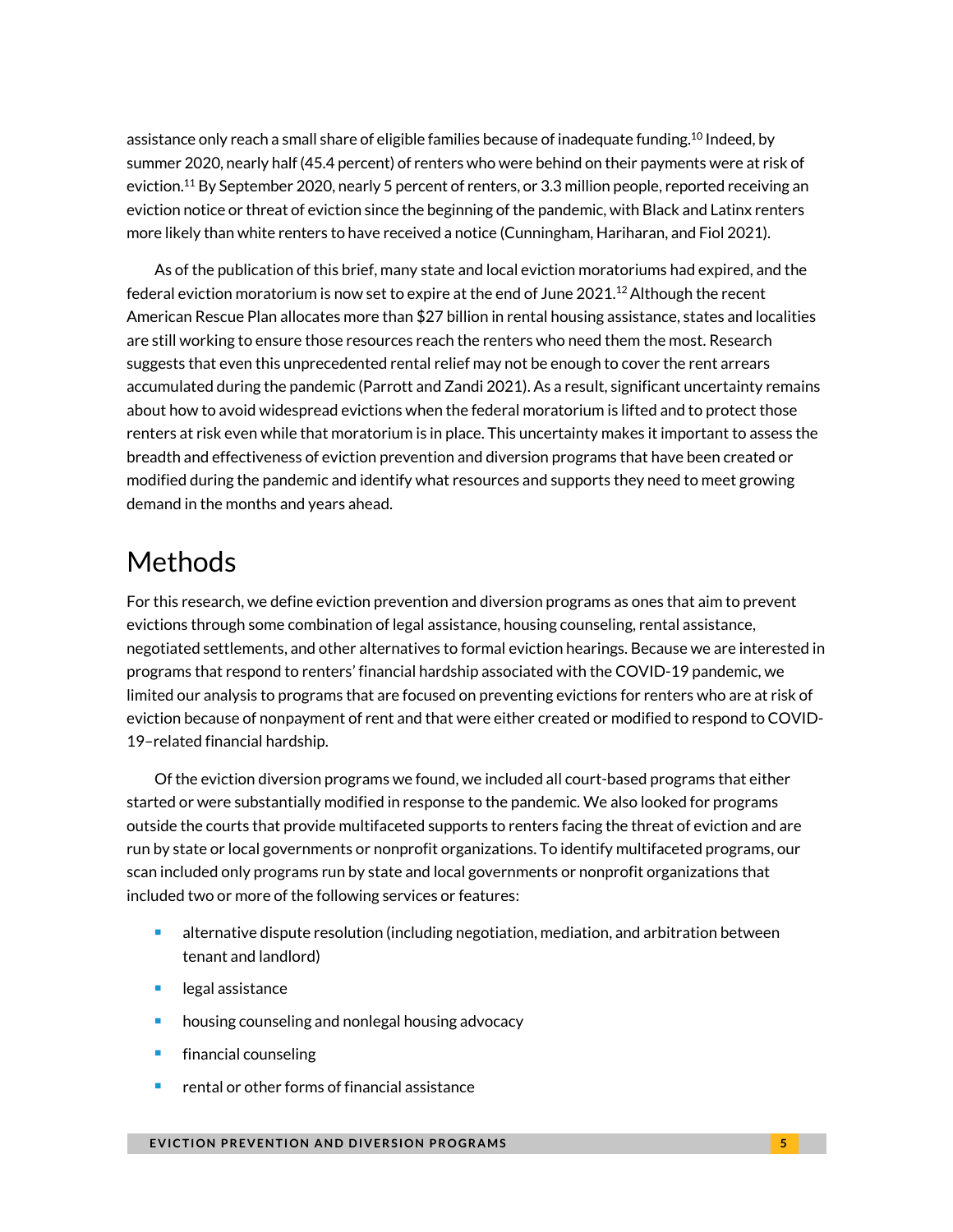We excluded programs that solely provided legal assistance to renters in eviction proceedings, as well as programs aimed primarily at preventing nonpayment of rent (e.g., rental assistance or income supports). Our scan did not select for organizations focused on community organizing, although some of the programs in our scan included community organizing as a part of their work.

To identify programs, we conducted online research using search terms and phrases,<sup>13</sup> consulted with members of the Eviction Committee of the American Bar Association COVID-19 Task Force and members of the Harvard Negotiation and Mediation Clinical Program, and sourced suggestions on social media. Based on desk research, we collected and coded information, when available, on the following key features of each program:

- <sup>◼</sup> geography (state, locality)
- lead entity (court, government, nonprofit)
- COVID-19 response (new, modified)
- funding (private, public [local, state, federal], unknown)
- eligibility (COVID-19 related, income, residency, target population [landlord, tenant])
- referral methods (e.g., community outreach, voluntary, mandated court referral)
- eviction stage (pre-filing, post-filing, both)
- legal assistance (pro bono, legal aid, clinic, limited scope, right to counsel, hotline)
- nonlegal services (advocacy, housing counseling, financial counseling, social services)
- alternative dispute resolution (negotiation, mediation, arbitration)
- other court-based interventions (specialized housing courts, on-site legal clinic, court navigation, increased filing fees, simplified paperwork, informational materials)
- rental or other financial assistance (landlord, tenant)

When we could not find clear information for a given program feature, we left the relevant field blank. This means that even though we examined 47 programs, the counts of features discussed below do not always add up to 47.

Because the online sources we used to identify and code the key features of programs did not fully capture program details, we also conducted interviews with stakeholders in four programs selected on the basis of various factors, including geographic diversity; whether participation was mandatory or voluntary; whether the programs were court-led or court-adjacent;their key features (whether focused on legal assistance, rental assistance, or nonlegal counseling or advocacy); and whether they were new or modified because of the pandemic. The four programs were the COVID-19 Eviction Defense Project in Colorado, the Texas Eviction Diversion Program, the Pinellas Eviction Diversion Program in Florida, and the Philadelphia Eviction Prevention Project. For each program, we interviewed at least two stakeholders using a standardized interview protocol.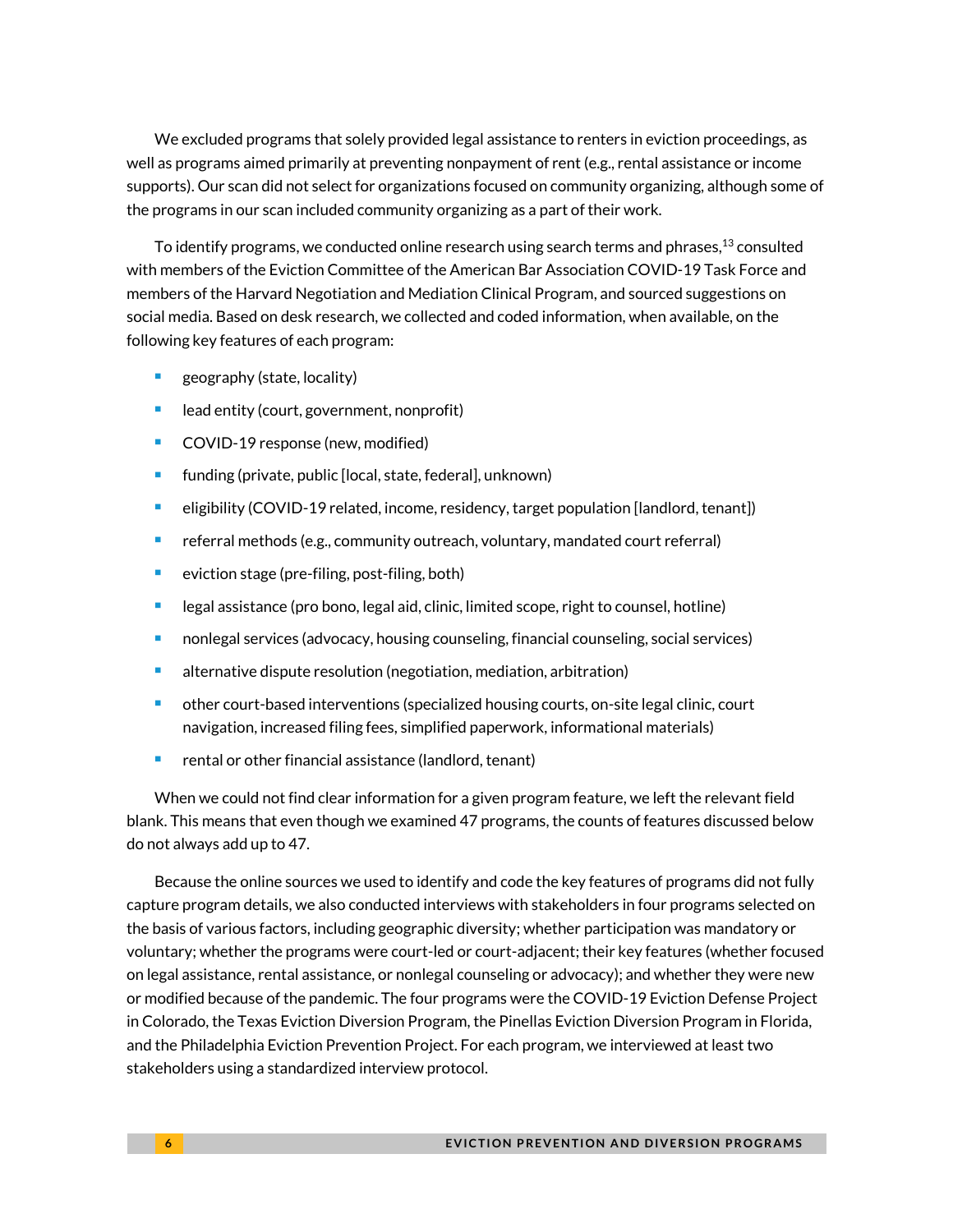# Key Features of Eviction Prevention and Diversion Programs

We identified 47 programs in our national scan (see the appendix for a list of programs): 29 programs were created in response to the COVID-19 pandemic, and 18 existed before the pandemic but had been adapted or modified to respond to new needs (table 1). Programs operated at state, county, and municipal levels and existed across the United States (figure 2).

Of the 47 programs in our scan, 19 were based in the courts, and the others had a mix of program components. The most common program elements were alternative dispute resolution (including mediation) and rental or financial assistance, followed by legal assistance. Nonlegal assistance and counseling were less common. In general, programs offering rental assistance or alternative dispute resolution were more likely to be new, and those focused on legal assistance were more likely to have existed before the pandemic.

#### TABLE 1

#### **Eviction Diversion and Prevention Programs by Number of Components**

|               | <b>Housing</b> |                    |            |             |                  |            |  |  |
|---------------|----------------|--------------------|------------|-------------|------------------|------------|--|--|
|               |                | <b>Alternative</b> |            | counseling/ |                  | Rental/    |  |  |
|               | Court-         | dispute            | Legal      | nonlegal    | <b>Financial</b> | financial  |  |  |
| Program type  | based          | resolution         | assistance | advocacy    | counseling       | assistance |  |  |
| New (29)      | 12             | 23                 | 13         |             |                  | 21         |  |  |
| Existing (18) |                | 15                 | 15         | 4           |                  | 13         |  |  |
| Total (47)    | 19             | 38                 | 28         | 11          |                  | 34         |  |  |

**Source:** Urban Institute analysis of examined eviction diversion and prevention programs.

**Note:** Information for a given program component was not always available, so tallies may undercount programs with these components.

Program leadership came from multiple sectors. We identified whether there was a clear lead entity and whether it was a court, other government entity, or nonprofit organization. Twenty-six of the 47 programs were clearly housed in a single organization fitting within one of these categories, and 21 involved multiple organizations and organization types without a clearly identified lead group. For example, in South Carolina, three Charleston County magistrates were appointed in 2019 to serve as the judges of a housing court pilot project in collaboration with multiple local legal services organizations.<sup>14</sup> Nonprofit lead organizations also varied: legal aid societies were common program leads, but mediation-focused organizations also led multiple initiatives.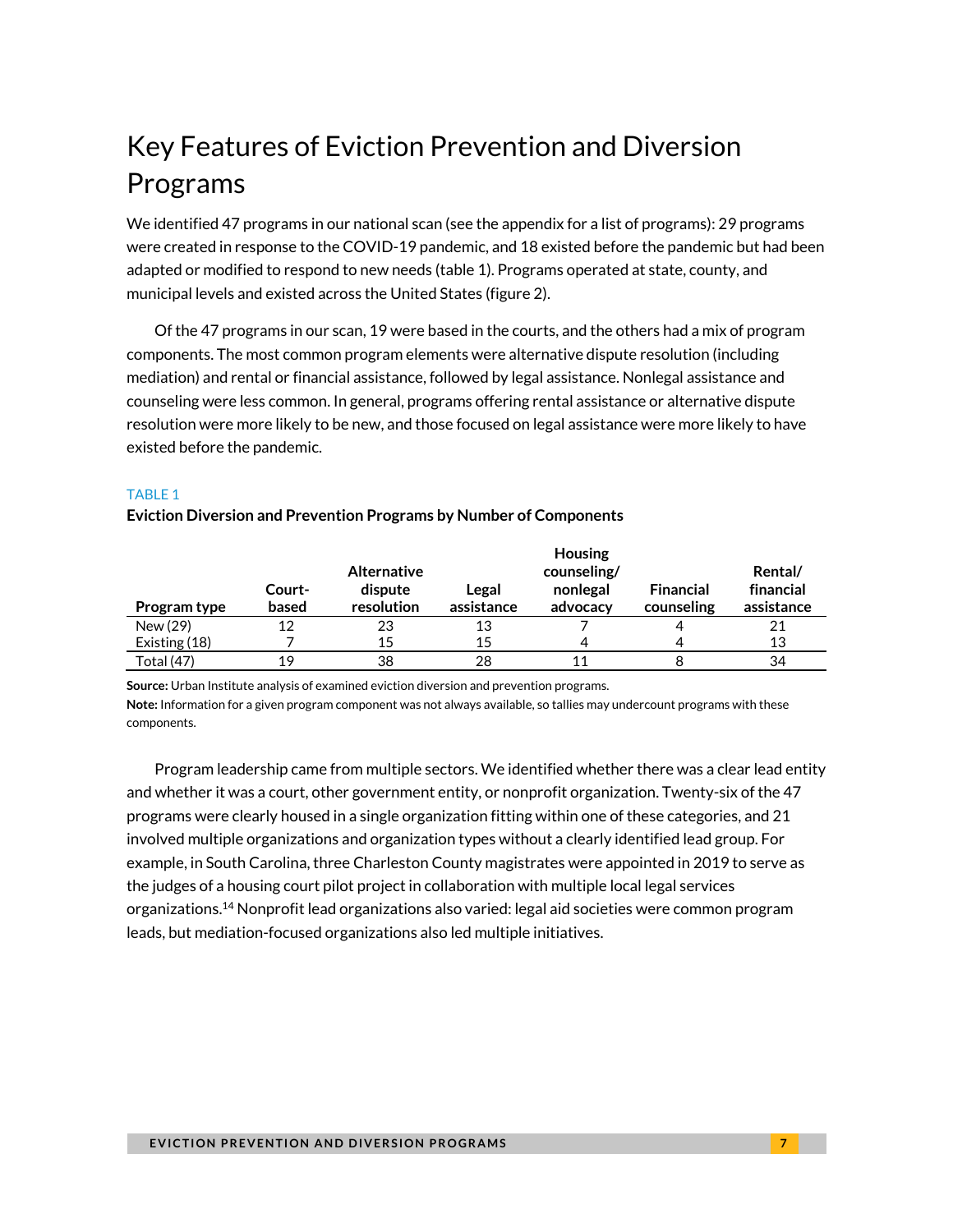#### FIGURE 2

#### **Eviction Diversion and Prevention Programs in the United States**



**Source:** Urban Institute analysis of examined eviction diversion and prevention programs. **Notes:** Cities and counties with eviction diversion and prevention programs are shown in magenta. States with statewide programs are blue. Washington and Wisconsin are light blue to indicate that their state-level programs are active in a limited number of counties (highlighted in magenta).

Programs with a rental assistance component tended to be supported at least in part by CARES Act funding, although some programs also made use of local or private sources. For several programs, this CARES Act–supported rental assistance was a core organizing feature. For instance, Michigan's statewide Eviction Diversion Program, which operates at the local level through a network of service providers, set aside \$50 million for rental assistance and \$10 million for case management and legal and administrative costs.<sup>15</sup> For other programs, such as those focused on counseling, mediation, or legal assistance, funding sources were more difficult to ascertain based on desk research. Programs with a legal assistance focus tended to rely on existing funding streams and private funds.

Eligibility requirements varied by program type and features. Programs offering rental assistance generally had the most stringent eligibility requirements, usually requiring COVID-19-related hardship, creating maximum thresholds and requiring proof of residency. Eligibility requirements were generally less stringent for other program components. Legal service eligibility was often linked to income and residency but not COVID-19-related hardship. Programs focused on mediation tended to not have income- or hardship-related requirements but often had residency requirements. For example, the state of Michigan's housing fund can only be used to cover housing costs and debt related to the COVID-19 pandemic, and to qualify, households must have incomes below 100 percent of the area median income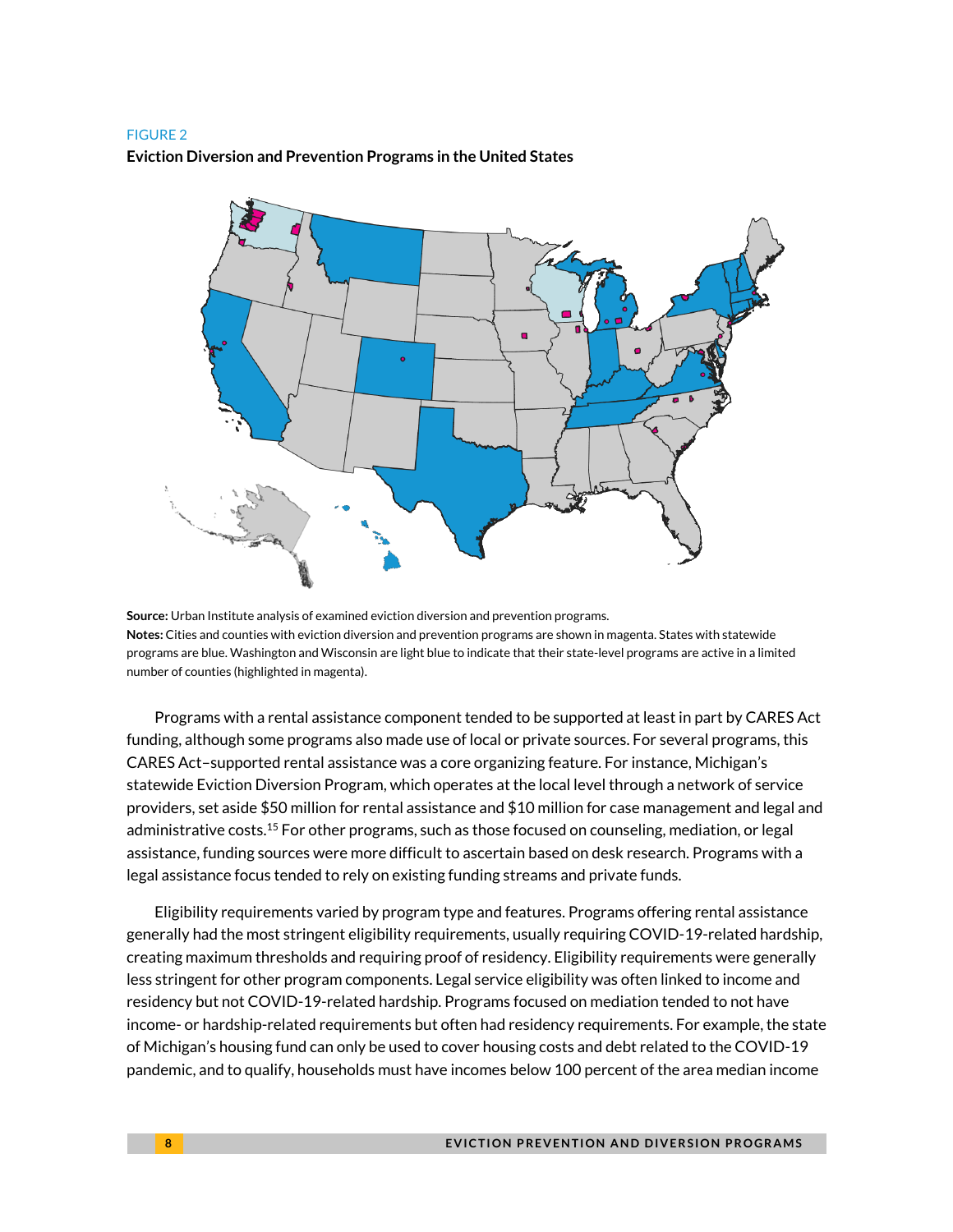(with the state targeting half of funds to households earning less than 50 percent of the area median income). $^{16}$  Montana's Eviction Intervention Project—which offers legal representation, assistance with tenant and landlord negotiations, and connection to social services—is open to all residents, $^{17}$  although access to rental assistance still requires the tenant to meet income and hardship eligibility requirements.

Most programs in our scan said they used some form of community outreach to connect renters to the program; court referrals were the second-most-common referral method. Among the 41 programs for which we could identify the stage of the eviction process when they make their initial efforts, we found that 14 programs do so at the pre-filing stage, 11 at the post-filing stage, and 16 across both stages.

Programs offered a range of legal and nonlegal services. Overall, more than half (28 of 47) of the programs offered some form of legal assistance, with the most common being access to pro bono attorneys or legal aid. Clinics, hotlines, and limited scope representation were less common. Only five of the programs included a right to counsel in eviction proceedings. In alternative dispute resolution, mediation was by far the most common approach: 29 programs in our scan offered mediation, and 13 offered some other sort of negotiation (we did not find any programs using arbitration). Programs offering rental and financial assistance generally provided funds to tenants (25 programs). However, 8 programs, such as New Hampshire's Landlord and Tenant Mediation Pilot Project, offered payments directly to landlords and utility companies.<sup>18</sup>

About half (26 of 47) of the programs engaged in at least three of the five distinct program elements (alternative dispute resolution, legal assistance, nonlegal housing counseling and advocacy, financial counseling, and rental assistance) we reviewed. For instance, the Red Hook Community Justice Center in Brooklyn, New York, stated that its Housing Resource Center's services include "counseling, case management, mediation, employment, victim services, and legal and financial assistance" to "help [tenants] remain in their homes and prevent future eviction proceedings." <sup>19</sup> In Richmond, Virginia, the Housing Justice Program, a unique collaboration of legal fellows and community organizers, provides legal services, mobilizes tenants to advocacy, and advocates for policies and practices of systemic change to tenant rights.

Overall, our program scan identified a wide range of new and existing eviction prevention and diversion models. Although the COVID-19 pandemic motivated the launch of many of these initiatives, many programs—especially those focused on legal assistance, mediation, and advocacy—already existed and were part of a broader movement to respond to the ongoing eviction crisis. Others, particularly those with rental assistance as a key component, tended to be new and largely supported by CARES Act funding, which means they may serve as models to help connect renters to emergency rental assistance as it becomes available from the American Rescue Plan and future relief efforts.

# Programs in Action

In addition to our research scan, we conducted interviews with leadership and stakeholder representatives from four state and local programs to better understand their design, implementation, and progress to date and to elevate lessons and insights for both practice and policy. The discussion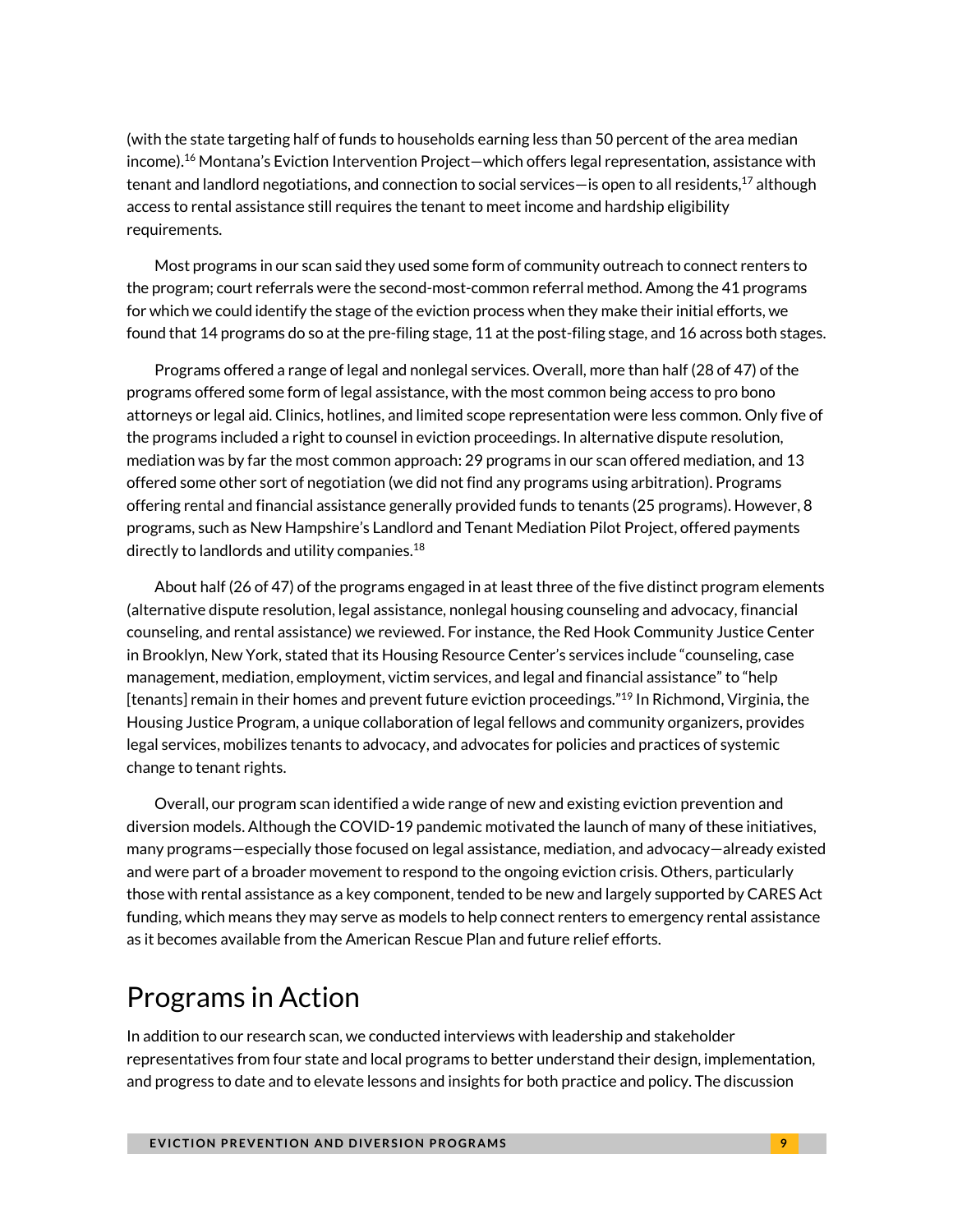below is based on these interviews and desk research and is not an exhaustive overview of these programs or an assessment of their implementation or effectiveness. Our aim is to show how differently designed programs in this space work. As noted above, we selected programs based on key elements and features (table 2). These programs are as follows:

- The **COVID-19 Eviction Defense Project** (CEDP), formed in March 2020, was designed to integrate previous mainstream eviction and homelessness prevention services in Colorado. CEDP connects renters who are facing financial hardship and are at risk of eviction to legal representation and other services, as well as a rental assistance innovation fund. CEDP also collects data, conducts and publishes research, and engages in policy advocacy. CEDP collaborates with community organizations and, in some counties, the local courts. To understand how this operates at the local level, we also interviewed representatives from two organizations involved in an eviction prevention effort in Lake County, Colorado.
- <sup>◼</sup> The **Texas Eviction Diversion Program** (TEDP) is a statewide, interagency rental assistance program implemented by the state Supreme Court and the Office of Court Administration, with administrative, communications, and outreach components led by the Texas Department of Housing and Community Affairs' Texas Rent Relief Program. Under the program, when renters in the state are served with an eviction citation, they also receive information about the program and rental assistance that is available to them if they meet eligibility criteria. At eviction hearings, the presiding judge discusses the program with the landlords and tenants. For a case to be diverted from a trial, both parties must agree to participate in the program, and the tenant must meet program requirements. Diverted cases are dismissed and made confidential from public disclosure, and lump sum payments are made to landlords in exchange for allowing tenants to remain in their homes. After completion of a pilot that ran from October 2020 through February 2021 in 19 counties, the statewide TEDP launched February 15, 2021, and will operate until Treasury funds for the program run out.
- <sup>◼</sup> The **Pinellas Eviction Diversion Program** (PEDP) was launched in Pinellas County, Florida, in October 2020 as a homelessness prevention project of the Community Law Program. The Community Law Program collaborates with several legal aid organizations, court personnel, private attorneys, and firms that are members of the St. Petersburg Bar Association and other voluntary bars that provide free legal services to Pinellas County's residents with low incomes. PEDP's vision is to build a community where "unplanned, unforeseen financial hardship causes the least disruption to housing stability."<sup>20</sup> With CARES funding, the program can provide virtual mediation (regular mediation has been halted as a result of the pandemic) and rental assistance funding. The Community Law Program formed partnerships with other local nonprofits to facilitate rental assistance payments, provide housing navigators, and meet other needs (such as transportation services and clothing and necessities for children whose families have been affected by eviction). PEDP was modeled in part on the Orlando, Florida, eviction diversion program, which provides expedited rental assistance to renters in need, but PEDP further provides tenant advocacy and legal services as part of a larger continuum of eviction prevention and diversion services.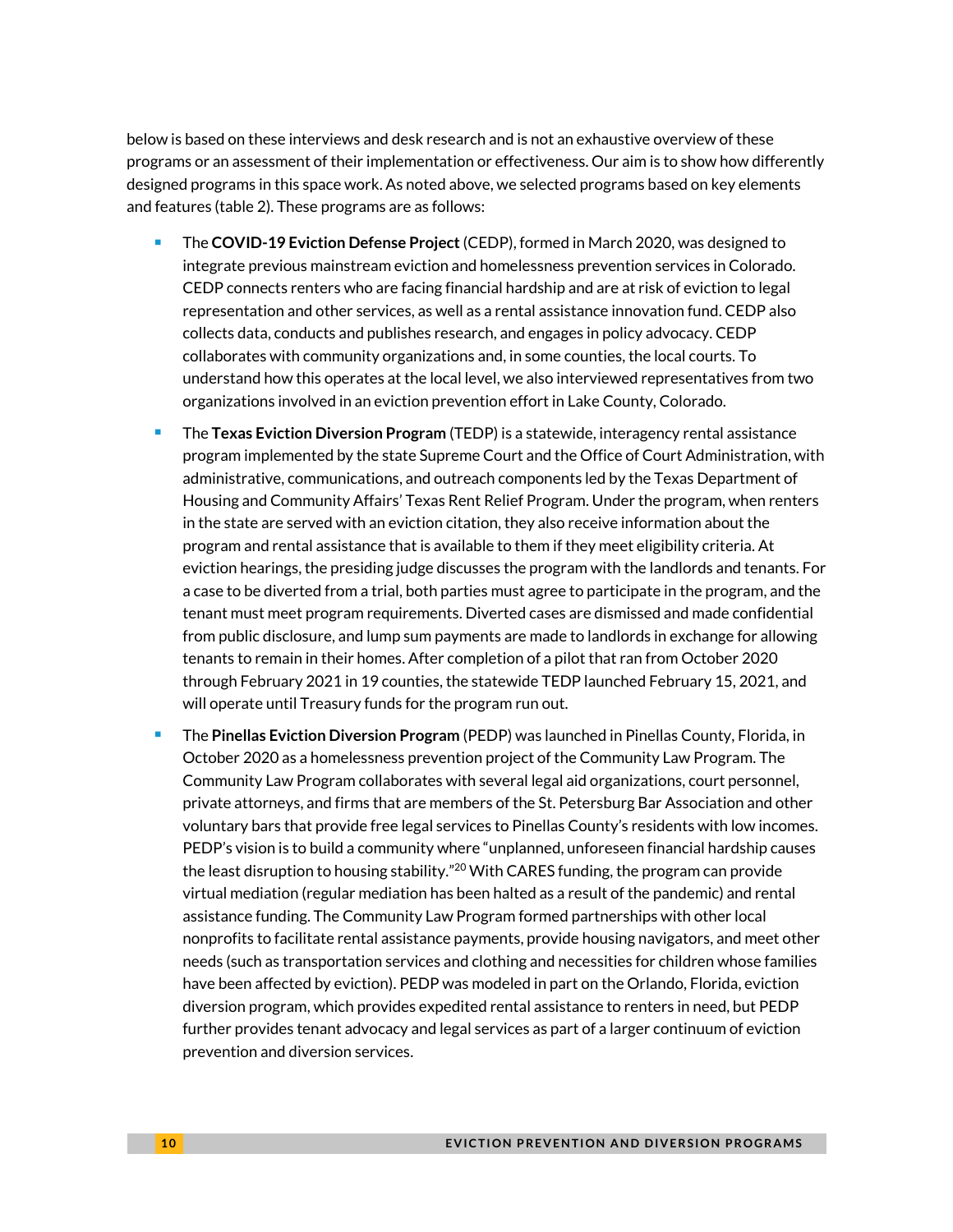■ The **Philadelphia Eviction Prevention Project** (PEPP) is a collaboration between several area nonprofits to provide comprehensive legal supports to tenants facing eviction. It is managed by Community Legal Services, in collaboration with Clarifi, the Legal Clinic for the Disabled, the SeniorLAW Center, the Tenant Union Representative Network, and the Philadelphia VIP. PEPP, first implemented in 2018, assists tenants facing eviction with legal representation, financial counseling, a hotline, a court help center, community trainings, and education materials. In 2020, the city of Philadelphia launched a new Eviction Diversion Program, partnering with nonprofit organizations to offer housing counseling and mediation to tenants and landlords to try to avoid formal eviction proceedings. The Eviction Diversion Program drew upon the previously successful Philadelphia Residential Mortgage Foreclosure Diversion Program, which was developed in response to the previous recession and housing crisis. On March 31, 2021, the Municipal Court entered an order requiring landlords to participate in the Eviction Diversion Program before filing eviction cases for nonpayment of rent between April 1 and May 16, 2021, a move intended to strengthen the existing program.<sup>21</sup>

#### TABLE 2

#### **Program Characteristics of Four Selected Eviction Prevention Programs**

| Program                                                                                | <b>State</b> | Geographic<br>scope | Mandatory/<br>voluntary | Court-led/<br>court-<br>adjacent                         | Core<br>components                                                                     | <b>INCM OF</b><br>modified<br>because of<br>COVID-19 |
|----------------------------------------------------------------------------------------|--------------|---------------------|-------------------------|----------------------------------------------------------|----------------------------------------------------------------------------------------|------------------------------------------------------|
| COVID-19<br>Eviction<br>Defense<br>Project                                             | Colorado     | Statewide           | Voluntary               | Court-<br>adjacent<br>(court<br>participation<br>varies) | Legal<br>assistance.<br>research and<br>advocacy,<br>rental<br>assistance.<br>outreach | <b>New</b>                                           |
| Texas<br>Eviction<br>Diversion<br>Program                                              | Texas        | Statewide           | Voluntary               | Court-led                                                | Rental<br>assistance.<br>outreach                                                      | New                                                  |
| <b>Pinellas</b><br>Eviction<br>Diversion<br>Program                                    | Florida      | Countywide          | Voluntary               | Court-<br>adjacent<br>(with court<br>participation)      | Legal<br>assistance,<br>rental<br>assistance,<br>mediation,<br>outreach                | Modified                                             |
| Philadelphia<br>Eviction<br>Prevention<br>Project/<br>Eviction<br>Diversion<br>Program | Pennsylvania | Citywide            | Mandatory               | Court-<br>adjacent<br>(with court<br>participation)      | Legal<br>assistance,<br>nonlegal<br>counseling<br>mediation,<br>outreach               | Modified                                             |

**Sources:** Urban Institute analysis of examined eviction diversion and prevention programs and interviews with key program stakeholders.

**New or**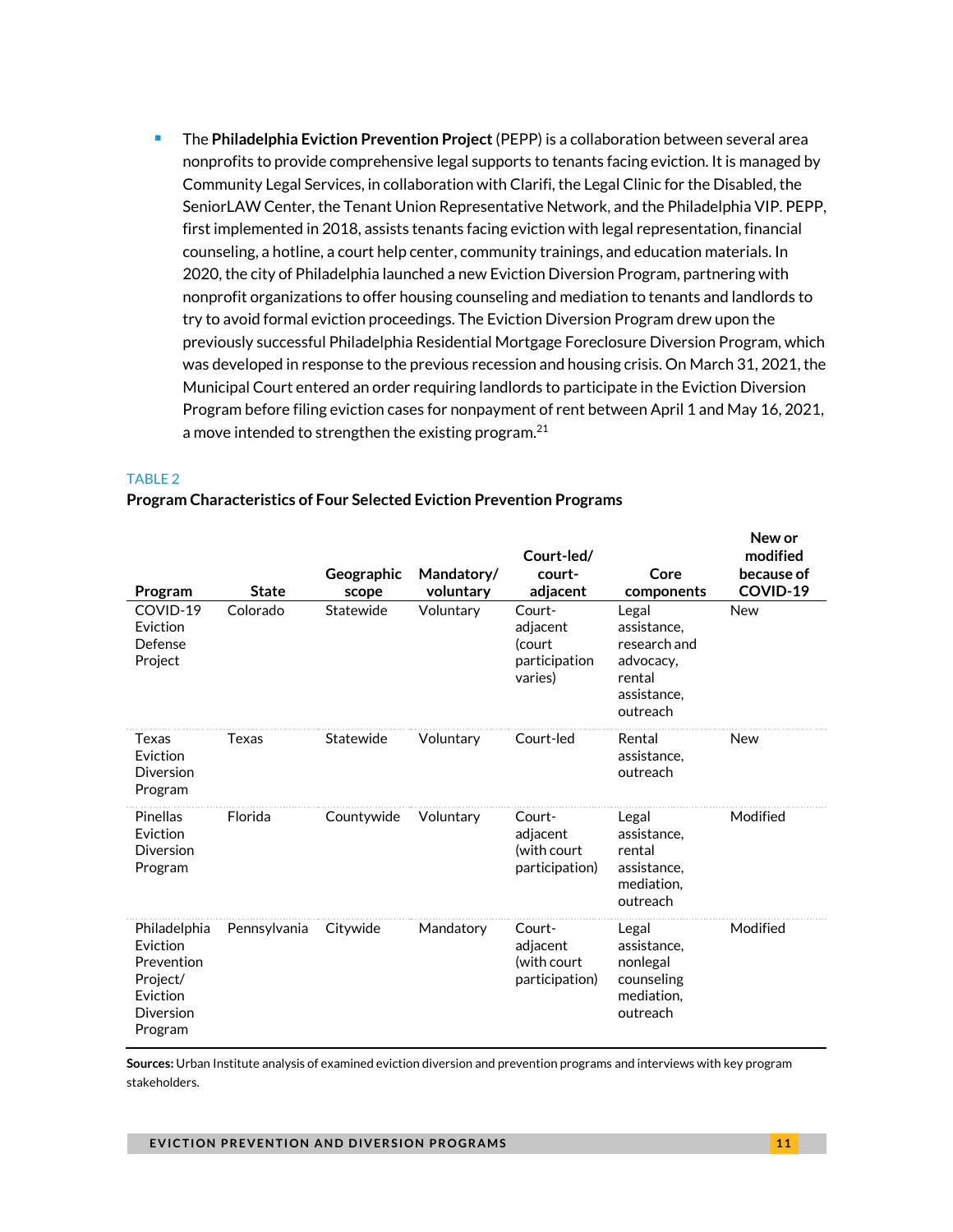#### **Program Launch and Design**

Before COVID-19, many stakeholders we interviewed had already been involved in developing eviction prevention and diversion programs in their communities, with the pandemic leading to significant program expansion. In Philadelphia and Pinellas County, legal aid organizations and service providers were collaborating before the pandemic, and mediation pilots had already been launched to prevent evictions. Philadelphia issued a request for proposals in 2017, leading to the initial formation of PEPP, which started as a pilot in 2018.<sup>22</sup> In summer 2020, through its Emergency Housing Protections Act, Philadelphia created the Eviction Diversion Program, in addition to other tenant protections.<sup>23</sup>

In Pinellas County in 2018, the Community Law Program partnered with two other legal aid organizations (Bay Area Legal Services and Gulfcoast Legal Services), a local judge, and area bar association members to advocate for a local mediation program. That pilot was started in early 2020, before the pandemic. The Community Law Program applied for federal CARES Act funding to coordinate the mediation pilot and a continuum of eviction and diversion services with a rental assistance program modeled on the rental assistance program in Orange County, Florida.

In Colorado, the nonprofit CEDP was formed in March 2020 as the pandemic was just beginning. Although its core staff had already been practicing pro bono eviction defense law, several early signs including messages on social media and results from early eviction risk models—convinced its founders to form a formal organization dedicated to eviction prevention. CEDP initially focused on providing legal services, publishing data and research, and advocating for policy change. CEDP later piloted a rental assistance fund.

In Texas, the State Supreme Court created the diversion program in September 2020 through an emergency COVID-19 order that outlined program basics and instructed court administrators and the State Bar of Texas to work together to determine eligibility, conduct outreach, and determine other program details. TEDP was designed to help stabilize housing for renters and support landlords during the pandemic while lessening the backlog of cases in the eviction pipeline and reducing strain on the courts.

#### **Principal Program Components**

In Colorado, CEDP coordinates with courts, local governments, and other nonprofits throughout the state. CEDP provides legal guidance to local nonprofit partners and direct legal assistance to tenants when cases cannot be resolved at the local level. It has also implemented a rental assistance pilot that consolidates past and future rent into a single check at reduced rates, streamlining the process and helping funding go further (Neumann, Gilman, and McKay 2020). It collects and analyzes eviction data and advocates for policy change across the state. This division of labor lets local partners focus on maintaining productive day-to-day relationships and move more complicated and potentially fraught negotiations to CEDP. As one local stakeholder put it, CEDP's involvement provides the local effort some "legitimacy" in the eyes of the landlords.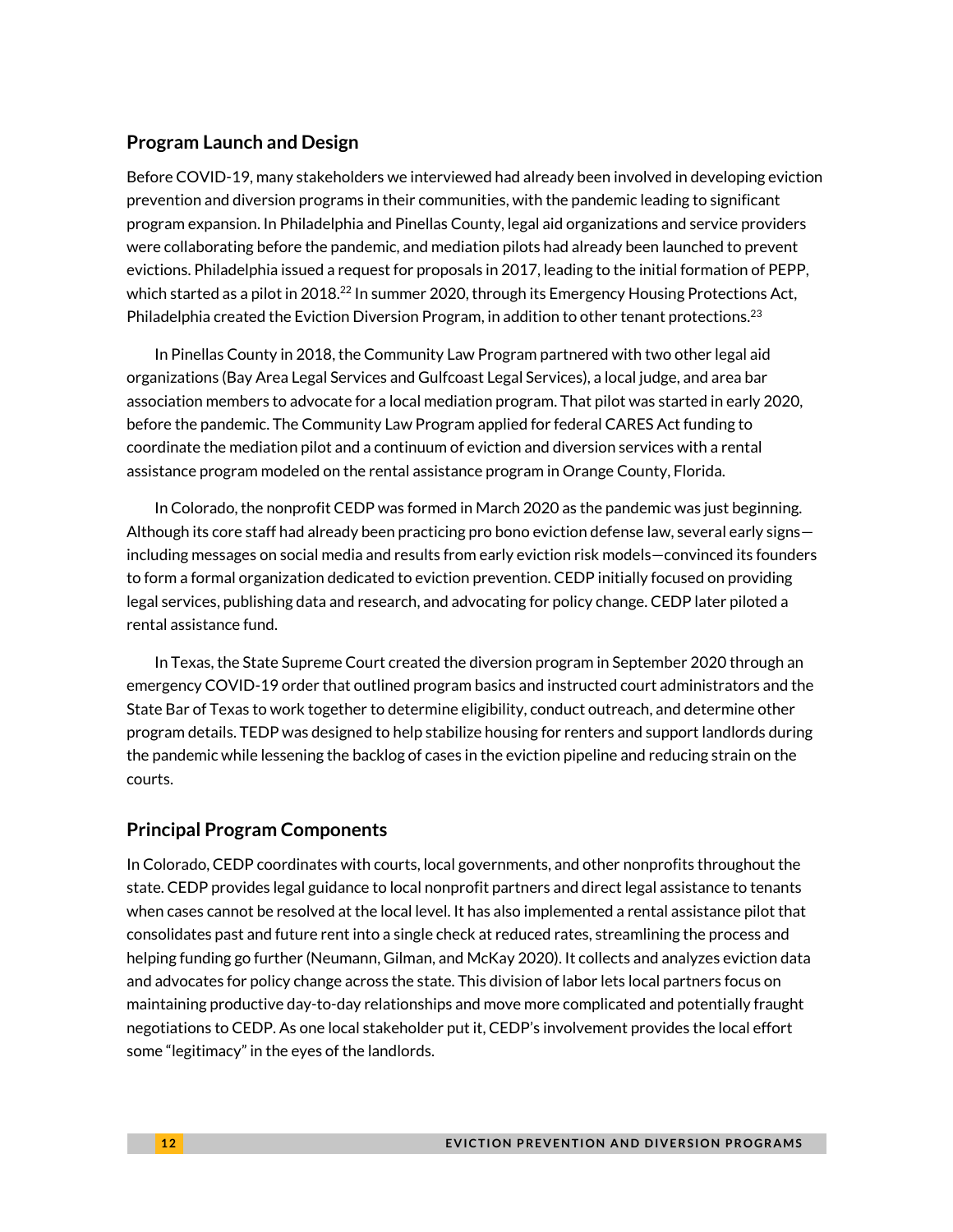In Texas, the justice courts are a formal part of TEDP, and the state's Office of Court Administration provides trainings for justices of the peace (justice court judges) on program implementation. Although program participation is not mandatory for tenants or landlords, judges are expected to discuss the program with tenants and landlords during the eviction hearing. TEDP (through the Texas Rent Relief Program) conducts outreach and stakeholder education (for courts and lawyers), receives and reviews applications for eligibility, and processes payments to participating landlords. Funds are provided by the Texas Rent Relief Program and can be used to cover rent owed, utilities, and late fees. Landlords and tenants receive a TEDP brochure in every citation for eviction case filed. Participation is voluntary, and both the landlord and tenant must agree to divert during their court hearing. TEDP staff also lead outreach and education events targeted at renters, landlords, legal aid staff, and community stakeholders.

In Pinellas County, PEDP is coordinated by the Community Law Program in collaboration with two legal aid associations, the local homeless Continuum of Care lead agency, the Juvenile Welfare Board, and grassroots community organizations. The program provides a continuum of support to tenants. The Community Law Program facilitates distribution of rental assistance, and other groups provide outreach, housing navigators, help with housing navigation transportation and transportation to court, and other household needs. There is no formally mandated court involvement in PEDP, although staff have developed relationships with several judges who preside over eviction cases, and these judges refer renters and landlords to the program.

In Philadelphia, Community Legal Services provides legal assistance and coordinates other partners in both PEPP and the Eviction Diversion Program, and Good Shepherd Mediation Program coordinates the mediation component of the Eviction Diversion Program. Community Legal Services coordinates regular, formal check-ins across all organizations to discuss cases and program status. Under the Eviction Diversion Program, landlords are required to notify tenants of their rights and to request a mediation conference before filing an eviction. Landlords submit the mediation request through the program's portal and are scheduled for a mediation conference within 30 days. All participants are offered mediation and a housing counselor; legal assistance is provided on a case-by-case basis. The new Municipal Court order automatically enrolls landlords and tenants in PEPP and requires landlords to apply for rental assistance funds.<sup>24</sup> As with PEDP and CEDP, justices may participate in and support PEPP, but they are not required to do so.

All four programs primarily serve tenants with low incomes, although rental assistance components have additional eligibility requirements.As presently operating, the programs in Pinellas County, Philadelphia, Colorado's Lake County, and Texas also require the demonstration of COVID-19–related financial hardship to receive assistance. In Texas, tenants must also show that they are at risk of experiencing homelessness or housing instability or that a household would need to move into an unsafe or unhealthy living environment (such as a shared living situation or emergency shelter) if it did not receive rental assistance. TEDP also requires participating landlords to waive any fees or penalties not covered by the program, not pass court costs on to the tenant, waive all claims raised in the eviction case, and not evict tenants during the period they receive rental assistance from the program.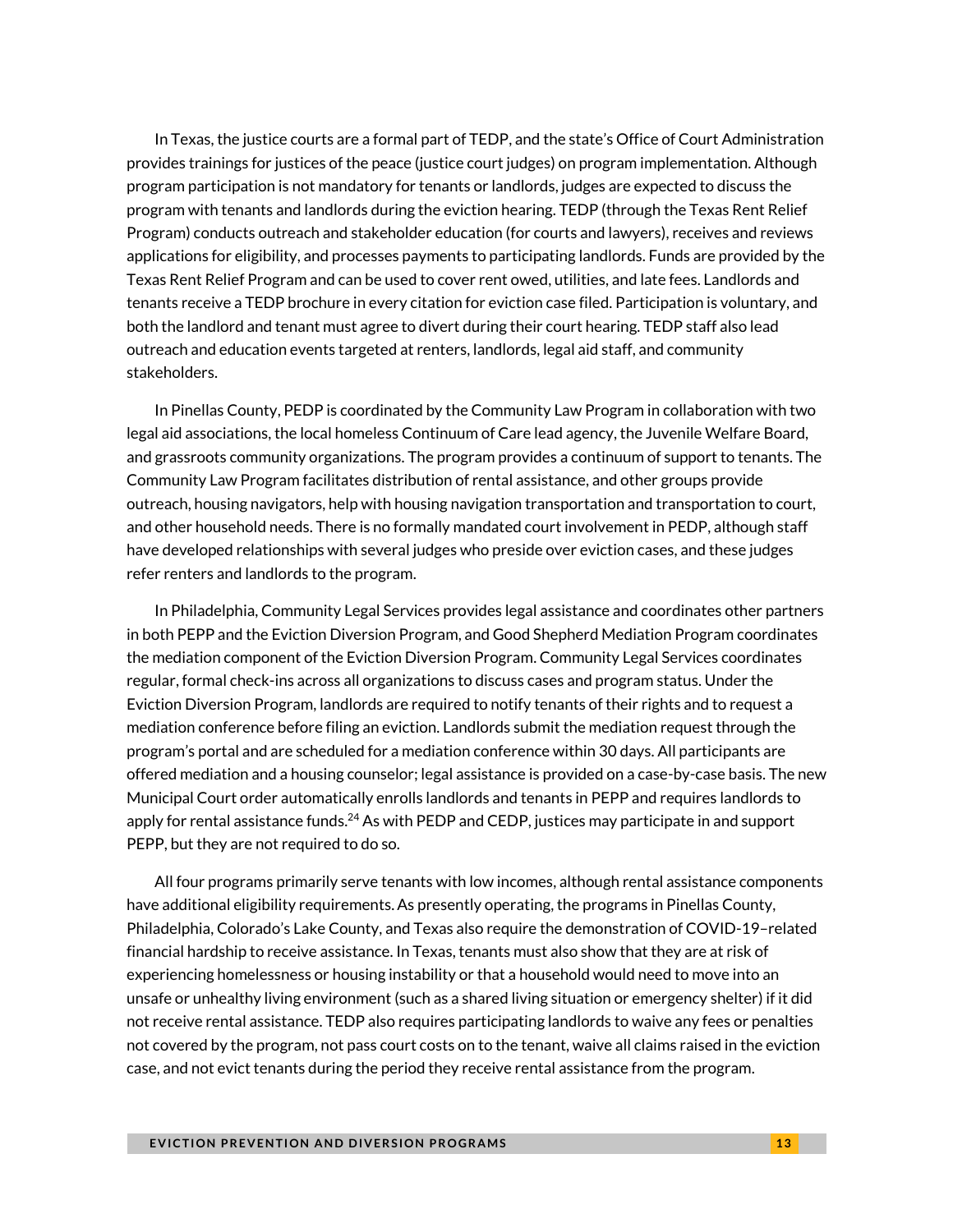#### **Racial and Economic Equity**

In our interviews, racial equity considerations in program design came out most clearly when discussing outreach to tenants and landlords. Interviewees were familiar with racial disparities in housing instability and evictions and developed outreach strategies focused on reaching at-risk residents in communities of color. In Pinellas County, targeted outreach is particularly important. Even though Black people account for only 12 percent of the county's population, PEDP leaders reported that even before the pandemic, 35 percent of their clients were Black. During the pandemic, approximately 55 to 60 percent of their clientele have been Black or other people of color.

Pinellas County has incorporated equity through strong partnerships with local community development and nonprofit organizations that are led by and trusted by people of color. In partnership with these organizations, PEDP deploys a suite of tailored outreach activities, including canvassing door to door and providing information at social and cultural establishments like barber shops.

In Texas, TEDP has held webinar trainings for legal aid staff so they can be more prepared to support renters involved in eviction proceedings. Staff describe these and related provision and outreach considerations as vital to meeting the needs of varied applicants where they are and to ensure that renters who face the greatest barriers accessing services are prioritized.

Although outreach is important, making that outreach accessible to all who need it is vital. TEDP focuses on language inclusivity and building knowledge of and support for the program among multiple stakeholder groups. Its website is available in five languages (English, Spanish, Korean, Mandarin, and Vietnamese), and a language line is available in more than 300 languages from Monday through Saturday from 8 a.m. to 6 p.m. A recent statewide mailer printed in both English and Spanish was sent to 228,000 renters whose annual incomes are less than \$30,000. TEDP also has a staff member dedicated to Spanish-language media coverage.

In Colorado, CEDP, and specifically the Lake County Unmet Needs Committee program, serves a large population of immigrants for whom English is their second language. Lake County conducts outreach in both Spanish and English and partners with organizations that have built deep trust with immigrant communities. For many tenants hesitant to access federal and state resources because of their immigration status, Lake County's program provides the necessary bridge to their access.

In practice, equity requires dedicating advocacy and resources to those most in need. TEDP prioritizes populations that are often left out of or are ineligible for housing support or assistance services in its program design and outreach. For example, TEDP removed common barriers to rental and housing support—such as requiring a written lease to qualify—and instead allows other forms of proof to establish a landlord-renter relationship. To prioritize applicants with the lowestincomes, it held the first few weeks of the program's operation as a priority period to process applicants with incomes less than 50 percent of the area median income and those who were unemployed.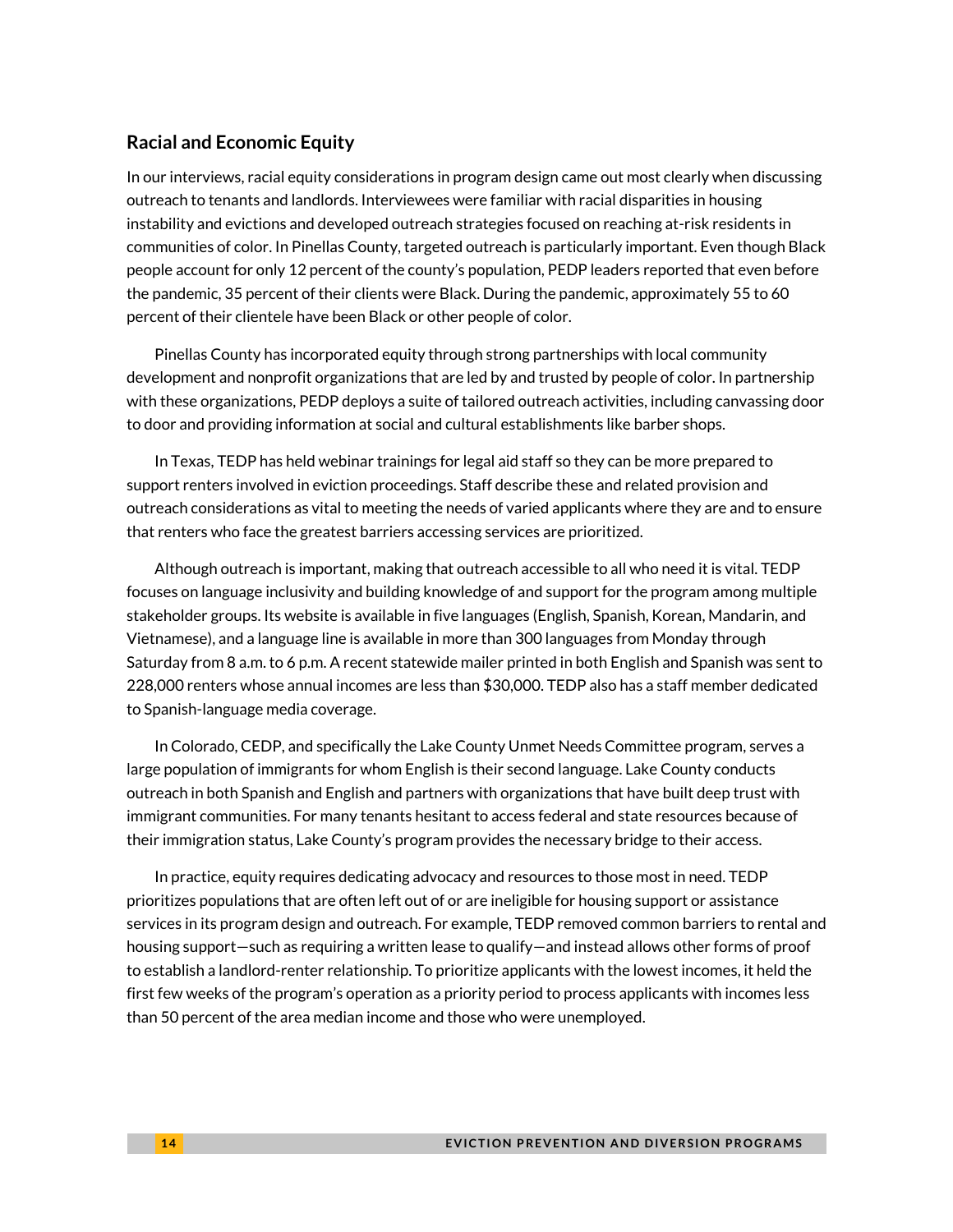#### **Changes over Time**

At all four programs, the stakeholders we interviewed commented that their organizations have needed to grapple with rapidly changing legal, economic, and funding environments. The nature and applicability of local, state, and federal moratoriums have changed over time, and federal assistance, especially for rental assistance but also for other programs, has become available. In Texas, for example, TEDP was piloted under Community Services Block Grant funds but grew statewide as a result of an influx of US Treasury Department Emergency Rental Assistance Program funds. These funds also allowed TEDP to expand a training program so all justices of the peace would have access to and resources on the program for implementation.

Even in programs like PEDP and PEPP, where local partners were already working together on eviction prevention and diversion before the pandemic, programming needed to change to reflect the challenges presented by COVID-19. As Sue Wasserkrug, program administrator of Philadelphia's Good Shepherd Mediation Program, put it, "We're flying the plane while we're building it. I think what I would've done differently is build the plane first." In Philadelphia, responding to remote proceedings and other public health mandates of the pandemic required careful planning. Rachel Garland, managing attorney of the housing unit at Community Legal Services, noted that navigating virtual intake of tenants takes three to four times as long as it would in person and that maintaining client confidentiality is difficult. Even with some courts returning to in-person proceedings, program staff and tenants have needed to preserve social distancing and navigate shifting requirements.

#### **Role of Landlords**

Across our interviewees, a common theme was that before the pandemic, landlords had less incentive to negotiate with a tenant: eviction courts were fast, cheap, and effective. However, as Wasserkrug described, "Every cloud has its silver lining. COVID is about the worst cloud we've ever been under, [but] I've been amazed…by all of the creativity that has come out of, all of…the doors that have been opened, and I think this [program] is one of them." COVID-19's economic disruptions, coupled with eviction moratoriums and increased sources of rental assistance, made mediation and settlements more attractive to landlords. In Philadelphia, interviewees noted that the pandemic, both through moratoriums and because court processes have been paused or simply take longer remotely, has slowed the eviction process to such an extent that mediation has become significantly more attractive to landlords. Additionally, the local landlord association has been incorporated into the process and has been helpful in raising the Eviction Diversion Program's visibility among landlords in a period when inperson outreach has been less viable.

In Pinellas County, PEDP staff stressed their ability to move funds quickly into the hands of landlords, shortening a process that previously could take many months to about two weeks. This efficiency has helped drive landlord buy-in and participation. Even so, leadership stressed that broken relationships between landlords and tenants can be more of a barrier to landlord take-up than lost income, and despite PEDP's ability to quickly disburse funds, landlords may still choose not to participate. In these instances, PEDP liaises between parties to help rebuild rapport, but staff noted that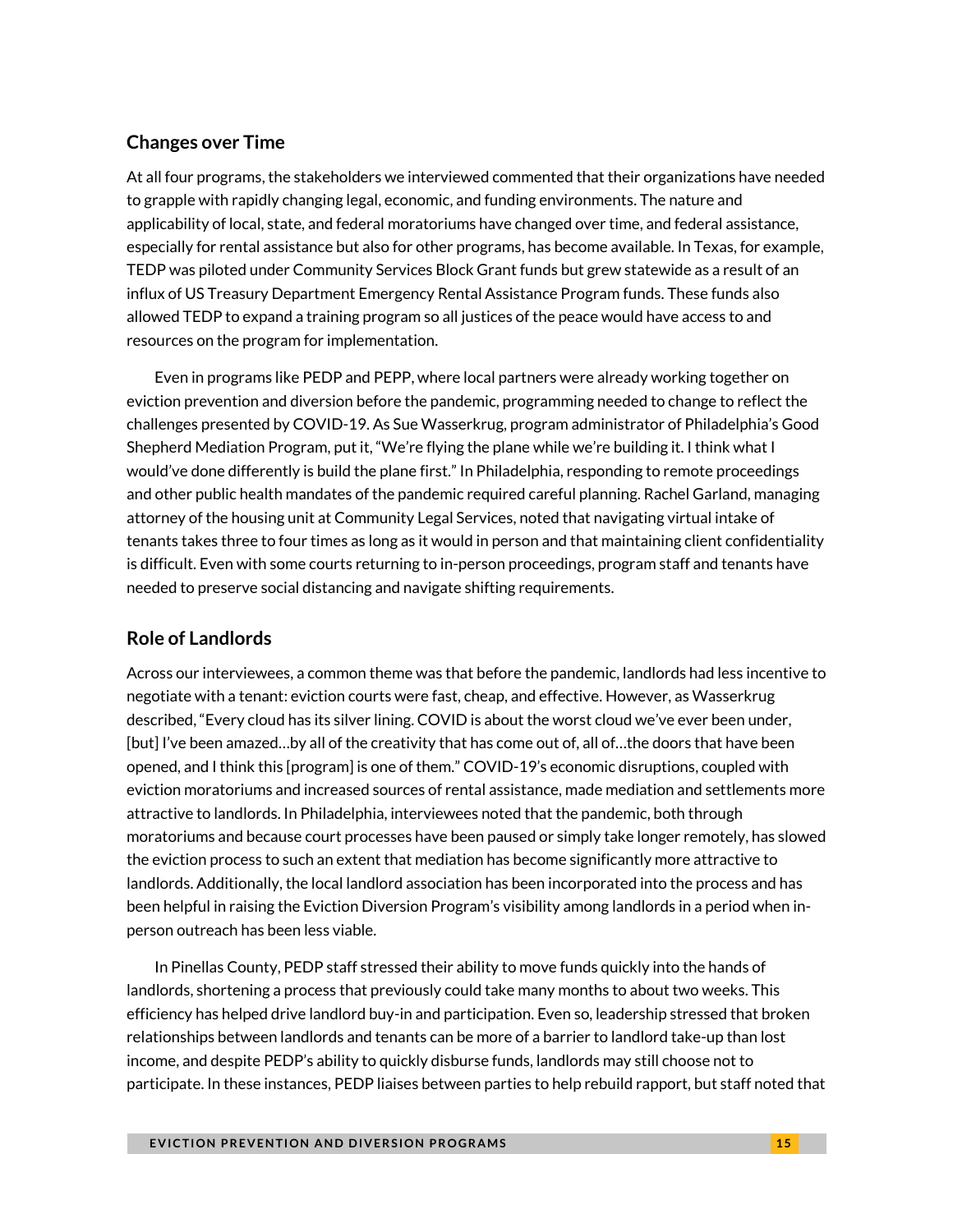rapprochement is not always possible. Elsewhere, the speed with which funds from different sources can be distributed has influenced take-up. In Lake County, Colorado, for instance, locally raised funds do not cover 100 percent of rent, but they are distributed more quickly than state funds, which are more generous but take longer. This state-level delay has meant that smaller landlords have tended to be more open to the continued use of local funds, while larger landlords, with other sources of regular cash flow, have tended to move to the state-funded program.

In Texas, TEDP leadership said that even though referral is provided through the courts, some landlords still choose not to participate. In most cases, however, once landlords learn of the typically faster and greater financial benefits to participating, they opt in. TEDP also has held statewide webinars to share program information with and answer questions from landlords. Each webinar has had close to 1,000 participants.

#### **Challenges and Unmet Needs**

Program staff and partners staff identified a range of challenges, including tenants' lack of knowledge about how the legal eviction process works, challenging policy environments, and a lack of resources and staff capacity.

In Texas, TEDP leadership identified ongoing challenges around limited or inaccurate tenant understanding of eviction processes, court navigation, and their respective rights. Consequently, they focus on outreach and information provision on tenant rights and related expectations as tenants navigate rental payment and court processes. Leadership also described challenges, particularly those relating to technology and program data management, in launching a statewide program quickly during the pandemic and bringing it to scale. Media reports confirm that the rollout has been slow.<sup>25</sup>

In Pinellas County, PEDP leadership discussed concerns about funding and service provision sustainability, including limited staff capacity as a relatively small nonprofit to apply for continuing funding. From a policy standpoint, they also described the voluntary nature of court participation as a barrier to take-up. Multiple judges provide referrals but do so at their discretion, and other judges provide no referrals.

PEDP leadership also discussed challenges for their clients resulting from eviction cases being part of public record in Florida, even if the cases end up being dropped. This can affect tenants' ability to secure housing for many years. To address these challenges, PEDP advocates for policy for courtmandated participation in eviction mediation cases as well as to permit tenants affected by COVID-19 to have their eviction cases expunged or sealed from public view.

#### **Outcome Tracking**

The four programs all track outcomes, although some systems are more robust than others. Success in Pinellas County is measured by the number of tenants who remain housed or the number of tenants who do not experience homelessness if they have been displaced. In Pinellas, PEDP uses a case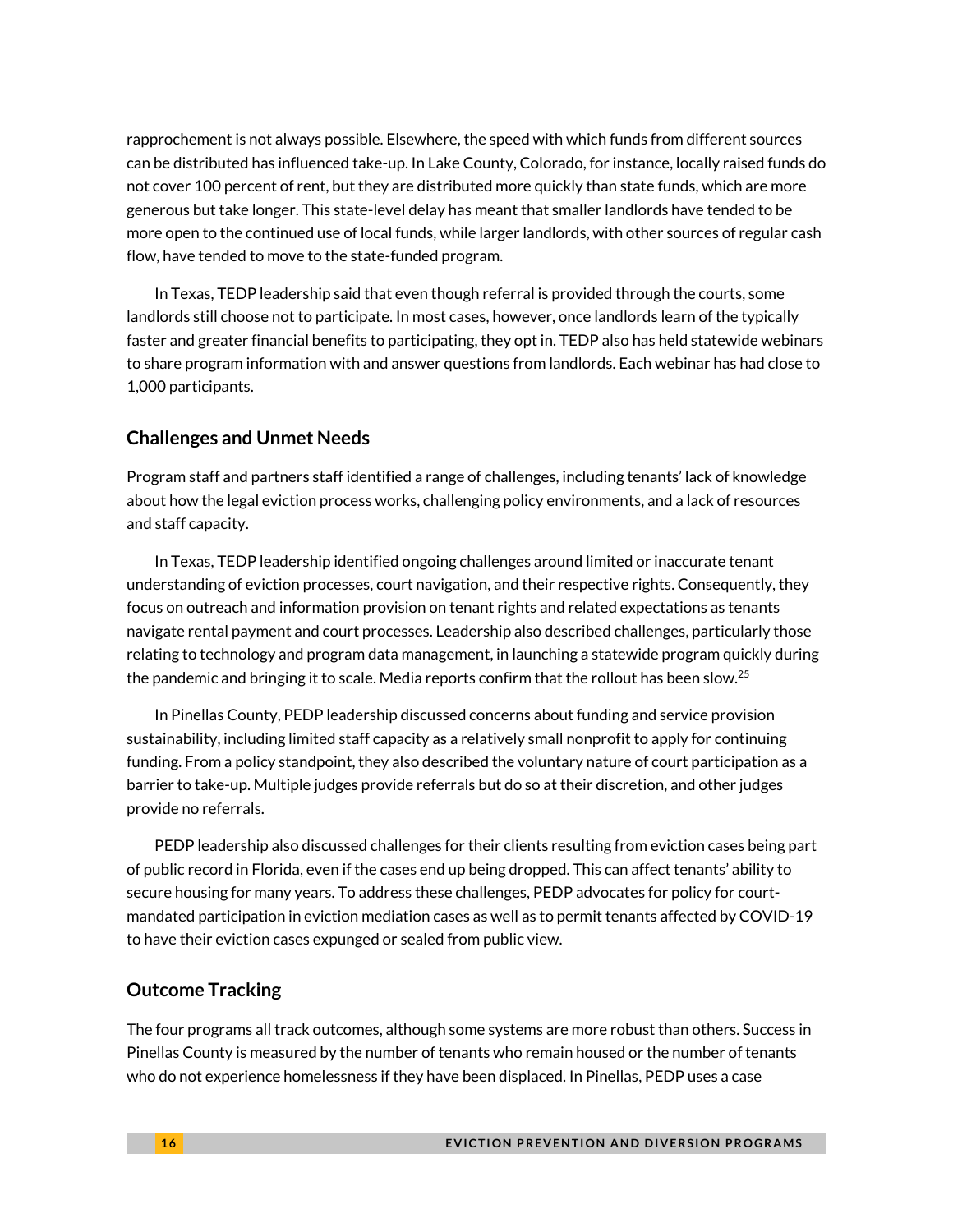management system for inputting and tracking data on whether applicants are able to remain housed, the results of mediation and eviction filings, cases dismissed, tenants' success in finding new housing if they needed to move, and the number of months tenants have been able to remain in their unit at the conclusion of mediation, with at least two months considered a success. In Philadelphia, the Eviction Diversion Program uses a city-created and supported portal with outcome codes for all cases. The portal is not public facing, but all organizations in the program have access. As of January 2021, about 70 percent of parties who participated in mediation reached an agreement for the tenant to stay in the unit, and an additional 22 percent agreed on a different outcome, such as the tenant's moving out. $^{26}$ 

In Colorado, CEDP tracks case intake and outcomes, and it plans to invest in a more comprehensive program evaluation in 2021. In Texas, TEDP primarily evaluates success by collecting data on the number of applicants who were supported and the amount of funding provided to help applicants reach housing stability.

### Lessons for Policy and Programs

Since the beginning of the COVID-19 pandemic, researchers, advocates, and practitioners have warned that without policy changes and programmatic interventions, the US will see a surge in evictions among renters as a result of job and income losses. In response, policymakers at all levels of government have adopted a range of policies aimed at preventing that surge, from cash and rental assistance to eviction moratoriums. At the same time, judges and court administrators, state and local officials, advocates, and service providers have designed a range of programmatic interventions, often diverting impending evictions from formal eviction proceedings and connecting renters or their landlords in financial distress to funds and resources to cover missed rent. Combined, these policy and program interventions have largely worked—at least temporarily. Eviction rates since the onset of the pandemic remain well below their historical averages; however, as noted above, where moratoriums have been lifted, are expired, or have been overturned by courts, evictions are spiking again (CFPB 2021).

However, few of these interventions address the financial insecurity that has been a fundamental driver of eviction risk for renters with low incomes, both before and during the pandemic. As the national economy remains mired in recession and many jobs lost to COVID-19 have not been replaced, rental debt continues to accumulate, especially for renters who were financially vulnerable going into the pandemic. Federal eviction moratoriums are set to expire in the coming months, and rental assistance in the most recent round of federal stimulus funds has yet to be distributed. Even when rental assistance hits the ground, it will likely be insufficient to cover rent arrears from the pandemic or the narrow rental affordability gaps that predated the pandemic (Strochak et al. 2020). Simply put, the eviction cliff still looms large.

Our scan of national eviction prevention and diversion programs and interviews with program administrators and partners involved in four state and local programs revealed several lessons that can help inform policymaking and program design in the crucial months ahead, as existing eviction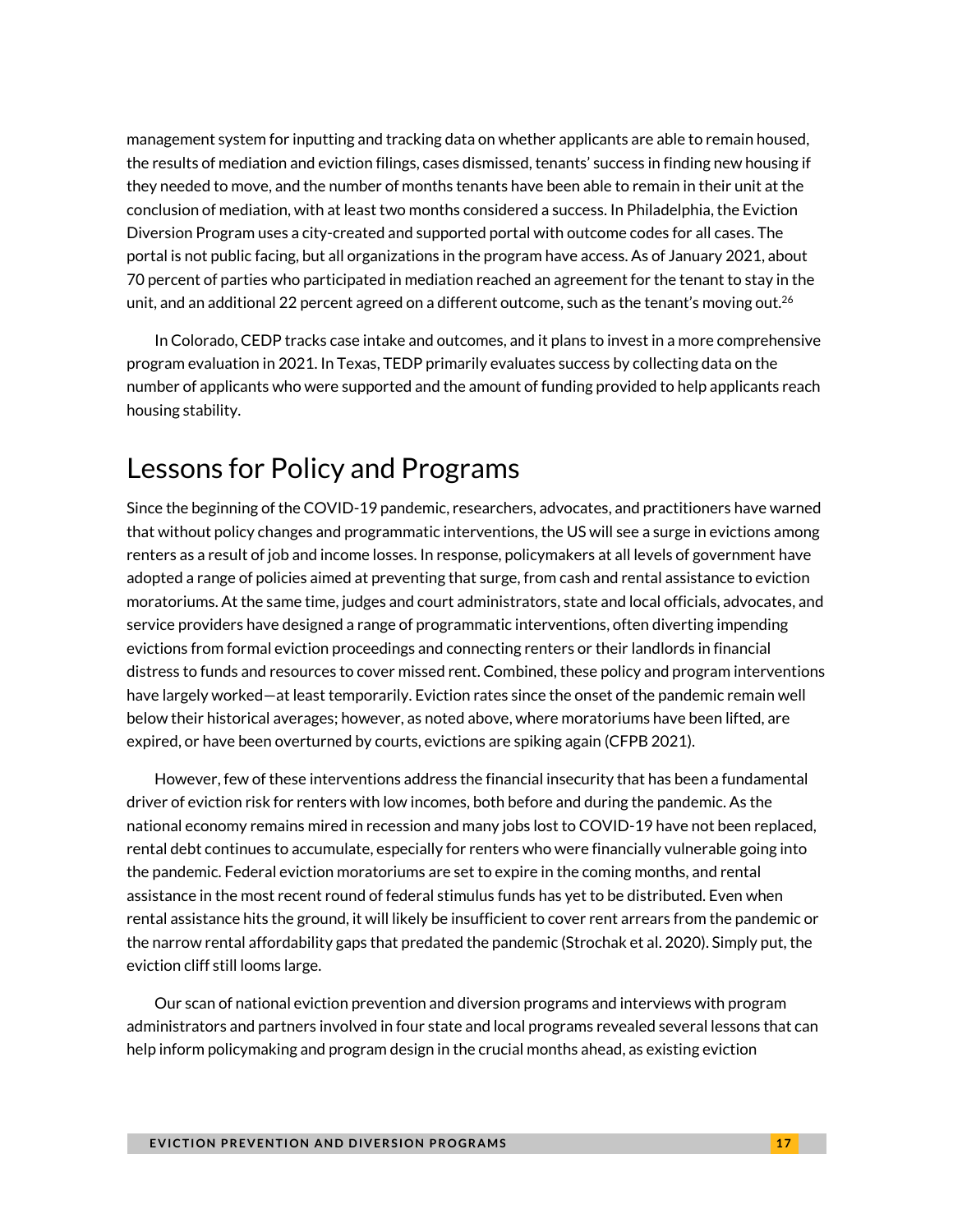prevention and diversion programs ramp up and new programs are created to respond to growing needs.

First, promising eviction prevention and diversion program models **address renters' needs holistically**. Job or income losses often motivate renters to participate in these programs, but counselors and advocates working with them quickly learn about adjacent issues that also threaten housing stability, such as depleted savings, unpaid utility bills, high-cost debt, and health challenges. To prevent evictions and stabilize housing, programs need to be prepared to address these issues, often through referrals to financial counselors or social service providers. In some cases, the adjacent issues are in the landlord's control, such as deferred maintenance, unhealthy living conditions, and excessive fines and fees. In these instances, strong and informed advocacy can help persuade landlords to address outstanding issues and comply with existing laws.

Judge Annette Rizzo, who developed and led the Philadelphia court's successful Residential Mortgage Foreclosure Diversion Program, said: "Job losses and missed rent gets them in the door, but that is just the start of the conversation. Often, we learn about other barriers to keeping their homes—a disability, dispute with the landlord, or language barrier. That's why it is so important to activate our counselor networks." In Pinellas County, housing specialist Alex Strieder also emphasized the important role that housing counselors play in assessing tenants' barriers to housing, which might include criminal records, inadequate income, not being able to pay move-in fees, or having gaps in knowledge about their rights and responsibilities as renters. Strieder also emphasized the need for a holistic approach and suggested that in future programming, PEDP hopes to address broader renter challenges, including incorporating case management services to assist clients after they have been placed to support longterm housing stability. "Things like child care, education, and job training to get better jobs—these are missing from the picture—but they would all better serve our clients in securing or staying in their homes," Strieder said. "We're good at getting them into housing, but keeping them in is the real key."

Evidence from eviction prevention programs before COVID-19 (Daley 2020), as well as our interviews, shows the importance of coordinating within and across organizations and having open and timely chains of communication. But the capacity to run a multifaceted intervention also takes resources: everything from recruitment, outreach, and marketing to actual service delivery can be labor-intensive, and organizations doing this work need support to do it effectively. In some cases, volunteer-driven efforts, such as the volunteer-driven mediation at Good Shepherd, can play a role, but even here, managing and training volunteers take capacity and the ability to scale up quickly as needs arise.

Second, program administrators and partners emphasized the **need to recruit and collaborate with landlords** to participate in the program. Several interviewees emphasized how these programs helped shift an oppositional landlord-tenant relationship toward a less adversarial, more mutually beneficial relationship. Across programs, we heard that even though landlords have historically tended to avoid mediation, they have in the current moment recognized the benefits of participation, including, according to Judge Rizzo, "having someone to talk to when there is a nonresponsive tenant." Many landlords have come to understand that it often makes more economic sense to work with a tenant to procure funding rather to secure an eviction that would lead to no tenant (or rent) at all. The mix of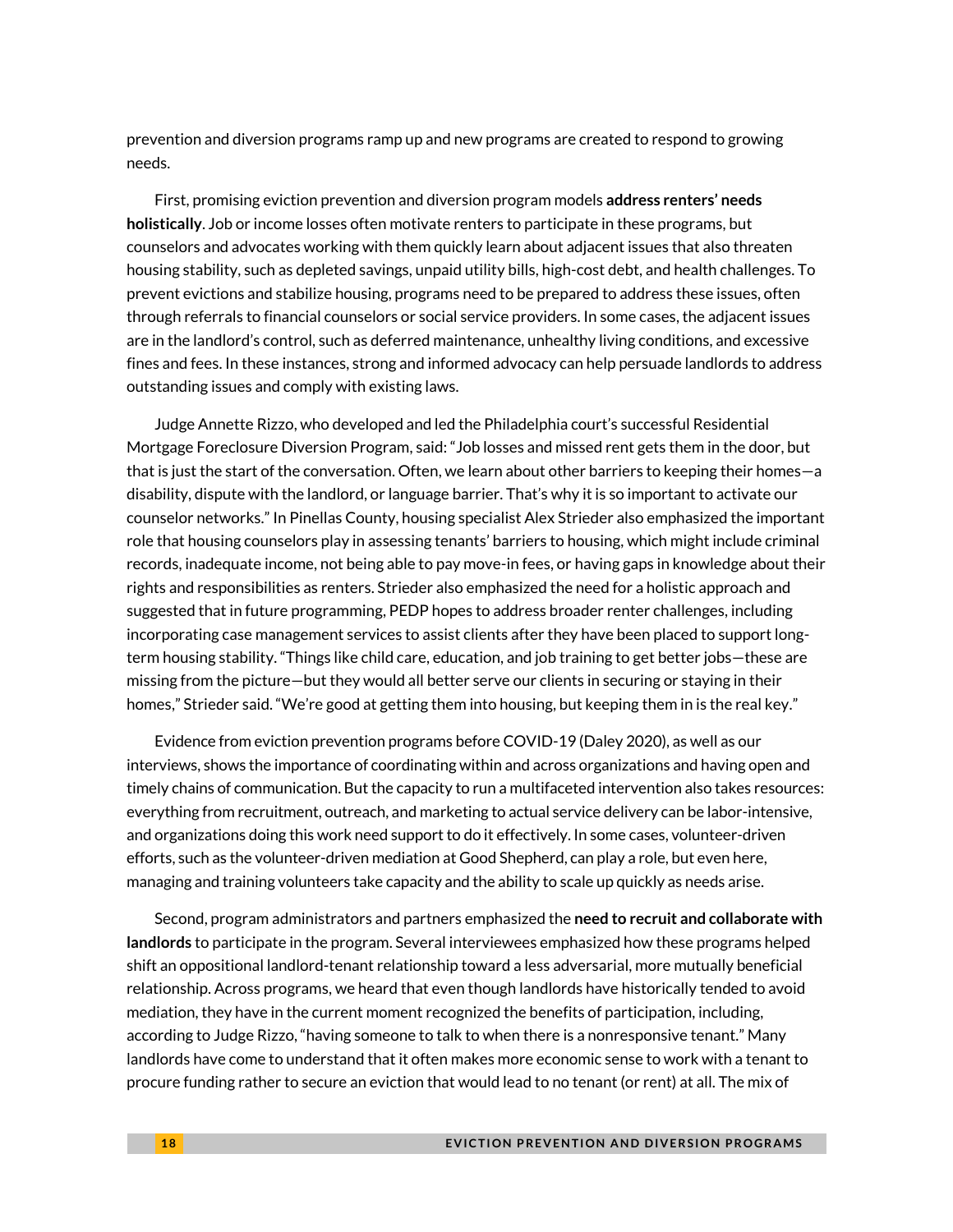economic uncertainty and health concerns caused by the pandemic has made everything from finding a replacement tenant to showing a vacant unit more difficult. In Philadelphia, a city with a large stock of small rental properties, the focus of outreach is on small landlords, who appear to be receptive to participation in PEPP. In Texas, TEDP targets outreach and program information sharing to landlords statewide. Kimberly Rodgers, PEDP executive director, cited her organization's ability to expedite rental assistance as a key factor in bringing landlords to the table: "We're finding that most landlords, once they understand what our program provides and come to see it as an expedited way to get paid because they want to get paid and need to get paid—they tend to participate. We probably wouldn't have the level of participation we have if we didn't have the expedited rental assistance available, but right now the participation is fairly high."

Still, some program administrators report difficulties initially recruiting landlords to participate, especially if they believe the program would delay their ability to collect owed rent or evict a nonpaying tenant. However, most landlords eventually come to see the eviction prevention programs as a "winwin" for all parties to the dispute. In fact, interviewees in Philadelphia and Texas described multiple winners, because not only did the tenants, their communities, and landlords benefit, so too did the courts by saving money when avoiding costly eviction proceedings. As one TEDP leader said, "Due to the pandemic, we have an incredible number of evictions in the pipeline, and many courts in the state, due to challenges in going digital or due to many cases becoming abated through the [CDC's] eviction moratorium, have a backlog. There are thousands of eviction cases coming through the pipeline, so our program is meant to provide relief to those tenants, also to support landlords, and to provide relief to the courts as well with that backlog." In Philadelphia, Wasserkrug commented, "As mediators, we always say that in contrast to litigation, where someone wins and someone loses, mediation is always win-win. In landlord-tenant context, it's win-win-win: landlord, tenant, and community as a whole."

Third, everyone we spoke to who was involved in administering these programs agreed that **rental and other forms of financial assistance are essential** to making all other program elements work. If renters are behind on rent, they risk eviction regardless of how strong their legal representation is and even if a temporary moratorium is airtight. Moratoriums simply postpone the consequences of missed rent and do not relieve renters from their payment obligations (in many cases, landlords continue to pile on late fees or move forward with evictions in violation of moratoriums). In other words, the existing moratoriums are not designed to resolve underlying and long-standing drivers of the eviction crisis that will still exist in the years ahead. Legal representation can strengthen a tenant's hand and help pinpoint and address any legal violations by the landlord, but one or more months of missed rent is almost always a lease violation and grounds for eviction. According to Judge Rizzo in Philadelphia, "Rental assistance is the anchor to preventing evictions. There may be legal issues that we uncover as well. But it all comes back to finding resources to pay the rent."

At the same time, short-term rental assistance may not resolve all the challenges that tenants (or their landlords) face in sustaining housing. To address these ongoing challenges, many programs, including PEPP in Philadelphia and PEDP in Pinellas County, use housing counselors to assess the prospects for long-term tenancy after rental assistance expires, look for ways to connect tenants to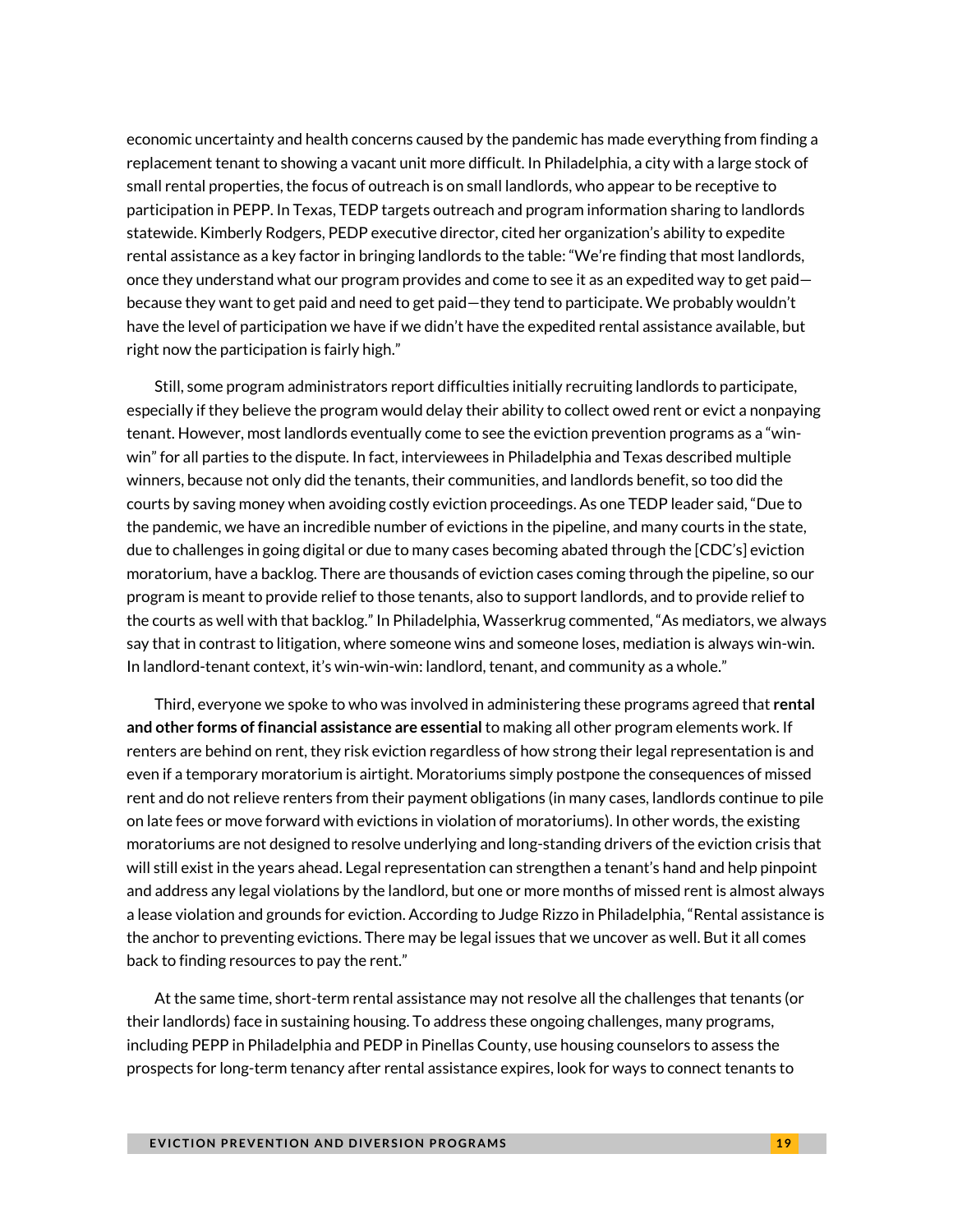needed services, and, when necessary, help repair broken relationships between the landlord and tenant. In Pinellas County, Alex Strieder noted that these relationship and communication challenges can persist even after tenants have attempted to improve strain, which is why the navigation and counseling support PEDP provides is often vital: "Almost all the tenants have already tried, so that [navigation and counseling] piece is imperative. We hold your hand and help with applications and contact landlords…Having an advocate in your corner to support you is really beneficial. That's why we've been successful; we've had those relationships with landlords."

Fourth, all parties involved in creating, managing, and supporting eviction prevention and diversion programs need to **center equity in program design and outreach**. Many eviction prevention and diversion programs in place before the pandemic were motivated by research and experience that exposed glaring and persistent racial disparities in eviction filings. For example, the PEPP pilot was inspired in part by research showing the extreme concentration of eviction filings in South Philadelphia and other lower-income neighborhoods with a majority of Black and Latinx residents. Because the COVID-19 pandemic has dramatically increased housing instability and eviction risk in communities of  $color<sub>1</sub><sup>7</sup>$  new programs must be intentional and take affirmative steps to improve housing stability in those communities. Some interviewees noted that traditional outreach strategies that proved effective during the foreclosure crisis, such as door-knocking, have not been possible during the pandemic, so program administrators needed to get creative.

Some specific outreach strategies shared by eviction prevention program leaders are

- <sup>◼</sup> conducting outreach via radio public service announcements, utility notices, and even at vaccination sites;
- working with community-based organizations and other trusted intermediaries for referrals;
- <sup>◼</sup> conducting outreach at socially and culturally relevant businesses or institutions;
- deploying multilanguage earned and paid media strategies and campaigns;
- employing bi- or multilingual staff fluent in the languages of clients served; and
- preparing all outreach materials in multiple languages.

Racial equity can also be improved by understanding needs and tracking outcomes, whether by conducting a needs assessment before implementing programs to better understand the communities they serve or by reviewing disaggregated program data on clients served and tracking outcomes by race. In Lake County, it was vital that the Unmet Needs Committee conducted a needs assessment of the community before formally setting up its eviction diversion program. As Stephanie Cole, executive director of Full Circle of Lake County and member of the Lake County Unmet Needs Committee, explained, "Folks that had lost their job and didn't have any access to unemployment, they were working under the table, they had major barriers or fears to accessing any government assistance. Very quickly, we realized that [our] focus needed to be on those left behind from our safety net…There's still a large portion that's totally left behind, so that was a driver of the design, was to bring a balance to the relief efforts."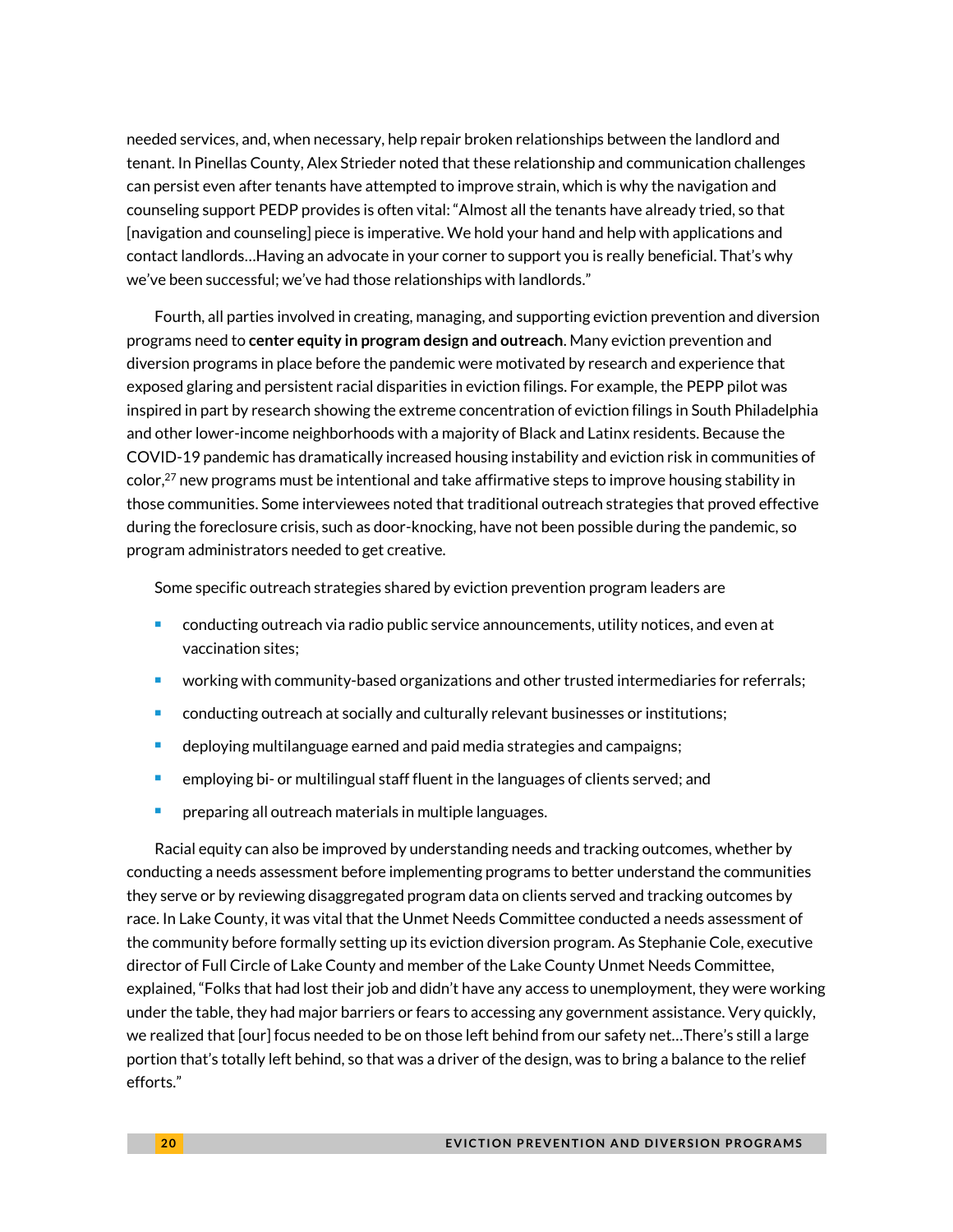Fifth, we consistently heard about the need to **design programs flexibly and to continuously adapt to rapidly changing circumstances**. As Judge Rizzo put it, "Responding to this eviction crisis is different than the foreclosure crisis because the landscape keeps changing every couple hours, not every few months or years." This volatility makes it difficult to agree on a standard or constant with which to measure success. At the outset, many of these programs were designed or modified to address public health concerns and the need to keep renters sheltering in place. But over time, programs have expanded (by necessity) to look at broader economic circumstances and need to address the fundamental fragility of the relationships between tenants and landlords. Most recently, some programs are retooling to focus on eviction mitigation strategies. Recognizing that not all back rent will be paid or other disputes resolved when moratoriums are lifted, program administrators and partners are considering how to help renters with soft landings and graceful exits, such as connecting them to alternative and more affordable housing options and helping them avoid bad marks on their credit, which could prolong their financial and housing instability for years.

Lastly, program administrators and their partners are increasingly looking for ways to **leverage the pandemic response to create enduring solutions to the ongoing eviction crisis**. Moratoriums and federal rental assistance support will end in the months ahead, but identifying how to sustain and scale up some of the innovations from these programs can limit the destabilizing impacts of evictions on renter households and their communities. As one interviewee told us, "Now is the time to think long and go big." There is widespread recognition among all the state and local leaders we talked to that the eviction crisis predated the pandemic, driven by long-standing shortcomings in our housing delivery and access to justice systems, as well as by structural racism.

Of course, state policies vary widely. What may be already enacted in one state may be considered unrealistic in another, so efforts need to be tailored to the needs and realities of specific localities. Our interviewees in Florida and Colorado stressed how state laws make it relatively easy to evict tenants: in both states, tenants are given short periods of time—only three days in Florida—between receiving an eviction notice for nonpayment of rent and needing to either pay the missed rent or vacate the property. In these states, advocates and policymakers are at a different starting point than they are in a state like Massachusetts, which one interviewee noted was a national model. Changing policy in a given state requires proposing policies that are both realistic and impactful.

State and local programmatic responses are beginning to point to systemic changes that can eventually pull the nation out of its persistent eviction crisis and make us more resilient to future economic shocks and public health emergencies. As the economy and housing market get back to some semblance of normalcy, programs and advocates are trying to lock in elements that encourage participation from all parties. Making alternative dispute resolution mandatory, providing a means for tenants to expunge eviction actions against them, increasing eviction filing fees, and ensuring right to counsel could all have some effect. Among the program staff we spoke with, there is some hope that the successes of these programs over the past year may have improved their visibility and attraction for potential participants, particularly landlords.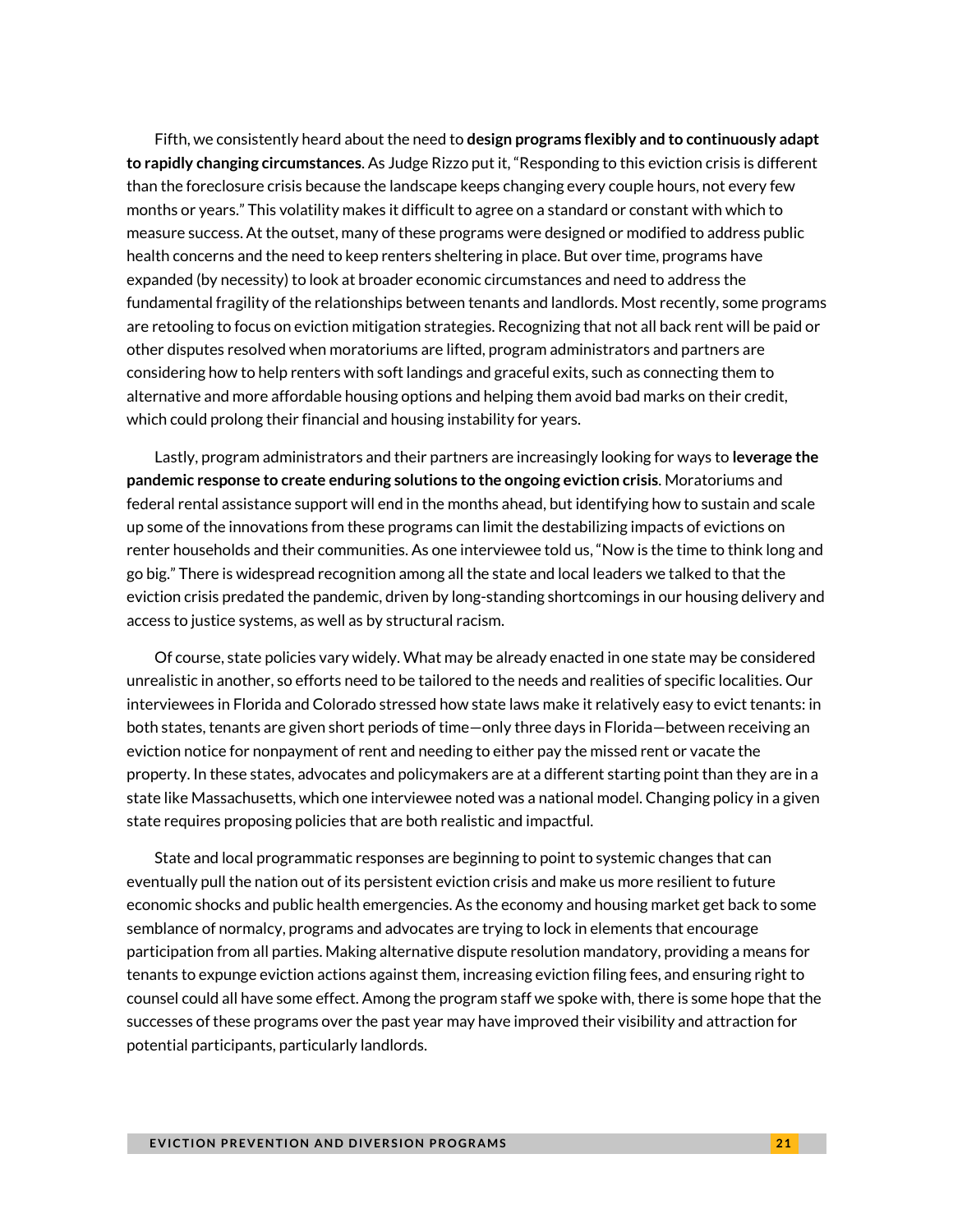Through these eviction prevention and diversion programs, we are learning that when landlords and tenants are provided a neutral forum for negotiation, they can reach mutually beneficial agreements. We are learning that when they are supported by advocates, tenants can avoid eviction. We are learning that flexible and targeted rental assistance is key to the success of these programs and that programs that provide complementary services can tailor what they offer to most effectively meet the needs of people facing eviction. We are learning that the programs that are most successful at closing equity gaps incorporate equity principles from program design through implementation and outreach. But to build an eviction prevention system that lasts, these lessons need to be incorporated into bolder policies, new partnerships, and expanded resources.

# Appendix. Scanned Eviction Prevention and Diversion Programs

#### **CALIFORNIA**

- Eviction Defense Collaborative (San Francisco)
- Sacramento CARES Mediation Program (Sacramento)
- Sargent Shriver Civil Counsel Act (multiple cities)

#### **COLORADO**

- Eviction Legal Defense Pilot (Denver)
- COVID-19 Eviction Defense Project (statewide)

#### **CONNECTICUT**

■ Eviction and Foreclosure Prevention Program (statewide)

#### **DELAWARE**

■ Joint Effort on Foreclosure and Eviction Prevention (statewide)

#### **DISTRICT OF COLUMBIA**

■ Legal Aid Society of the District of Columbia (District-wide)

#### **FLORIDA**

- Pinellas Eviction Diversion Program (Pinellas County)
- COVID-19 Eviction Diversion Program (Orange County)

#### **HAWAII**

■ STAE (Steps to Avoid Eviction) (Statewide)

#### **IDAHO**

■ Pilot Eviction Mediation Program (Canyon County)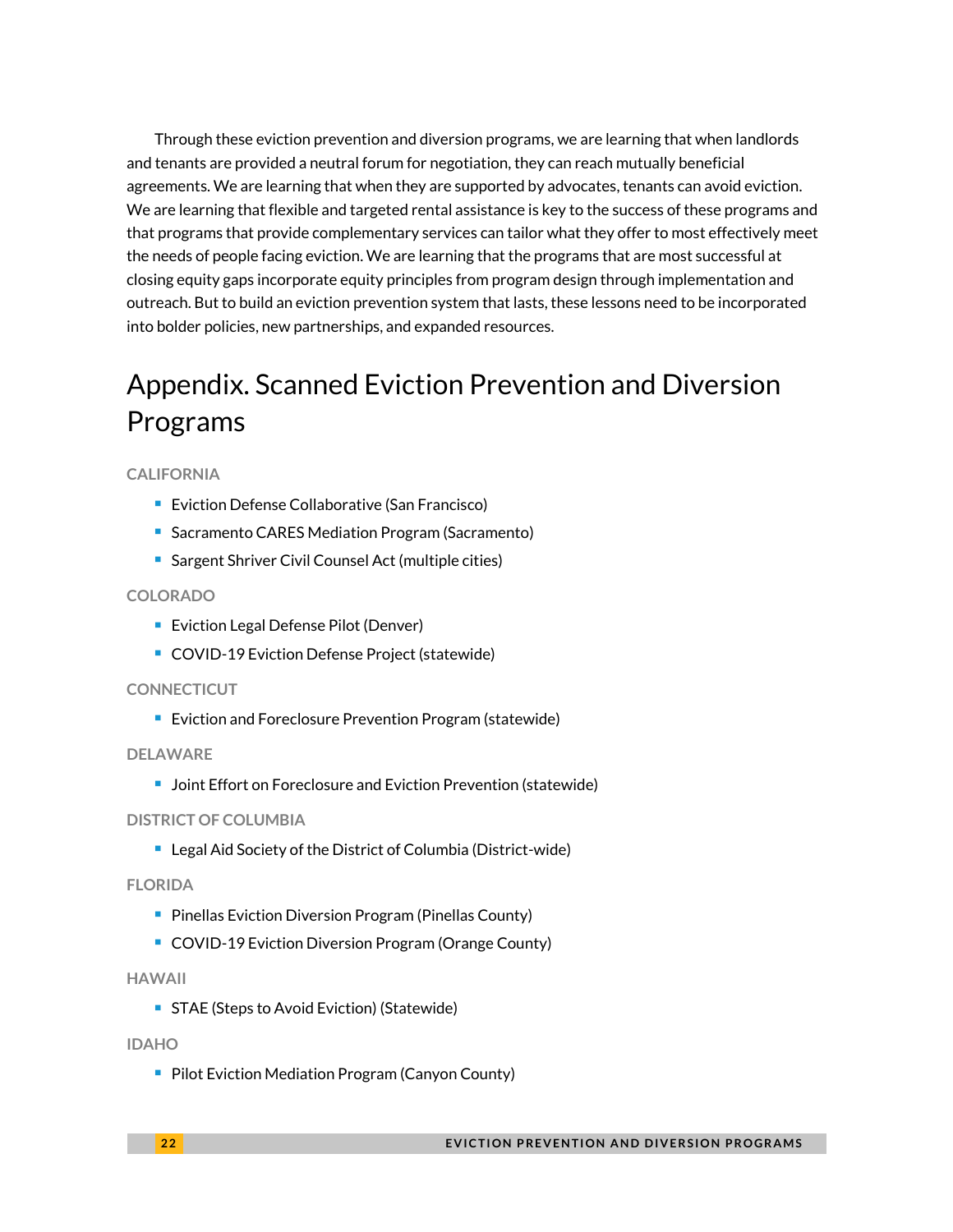#### **ILLINOIS**

- Chicago Eviction Diversion Program/Court-based Emergency Rental Assistance (CERA) (Chicago)
- COVID-19 Eviction Prevention Project (Cook County)
- Eviction Mediation Program (Kane County)

#### **INDIANA**

■ Landlord and Tenant Settlement Conference Program (statewide)

#### **IOWA**

■ Polk County eviction program (Polk County)

#### **KENTUCKY**

■ Healthy at Home Eviction Relief Fund (statewide)

#### **MASSACHUSETTS**

- Eviction Diversion Initiative (statewide)
- HomeStart (Boston)

#### **MICHIGAN**

- 67th District Court Eviction Diversion Program (Flint)
- Eviction Diversion Program (statewide)
- Kalamazoo County Eviction Diversion Program (Kalamazoo County)
- Jackson County Eviction Diversion Program (Jackson County)

#### **MINNESOTA**

■ Ramsey County Housing Court Clinic (Ramsey County)

#### **MONTANA**

■ Montana Eviction Intervention Project (statewide)

#### **NEVADA**

■ Eviction Mediation Program (statewide)

#### **NEW HAMPSHIRE**

■ Landlord and Tenant Mediation Pilot Project (statewide, with mediation piloted in two courts)

#### **NEW YORK**

- Universal Access to Counsel (New York City)
- Red Hook Community Justice Center (Red Hook, Brooklyn, New York City)
- Eviction Prevention Pilot Initiative (Monroe County)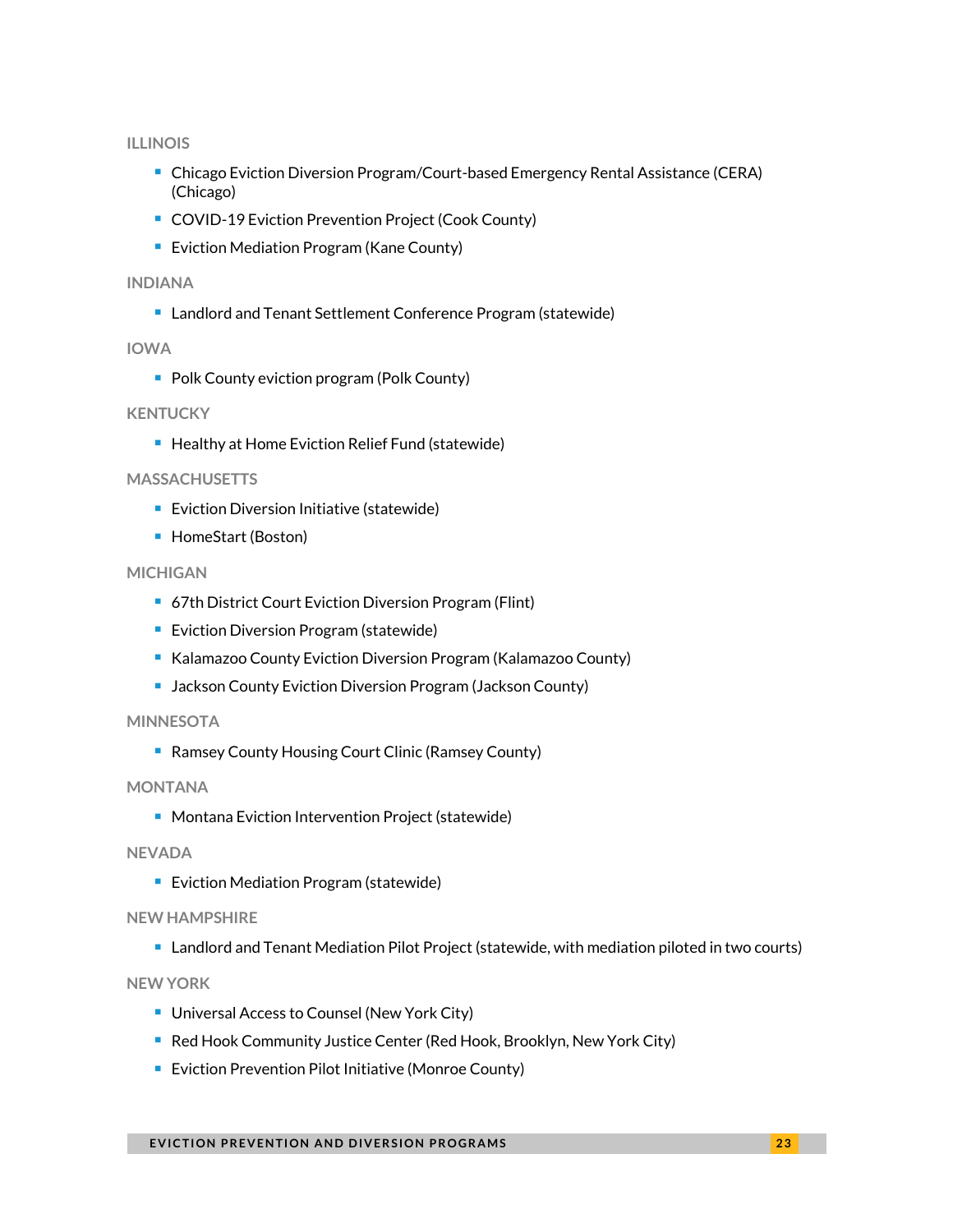#### **NORTH CAROLINA**

- Durham Eviction Diversion Program (Durham)
- Human Relations Eviction Diversion Mediation (Forsyth County)

#### **OHIO**

- Community Mediation Services of Central Ohio (Columbus/Franklin County)
- Restart CLE and Cuyahoga County (Cleveland/Cuyahoga County)

#### **PENNSYLVANIA**

- Eviction Prevention and Intervention Coalition (Montgomery County)
- Philadelphia Eviction Prevention Project/Eviction Diversion Program (Philadelphia)

#### **RHODE ISLAND**

■ Safe Harbor Housing Program (statewide)

#### **SOUTH CAROLINA**

■ Charleston County Housing Court (Charleston County)

#### **TENNESSEE**

■ Alternative Dispute Resolution Plan (statewide)

#### **TEXAS**

■ Texas Eviction Diversion Program (statewide)

#### **VERMONT**

■ Rental Housing Stabilization Program/Landlord-Tenant Mediation Program (statewide)

#### **VIRGINIA**

- Housing Justice Program (Richmond)
- City of Richmond Eviction Diversion Program (Richmond)
- Virginia Eviction Reduction Pilot (statewide)

#### **WASHINGTON**

■ Eviction Resolution Pilot Program (Clark, King, Pierce, Snohomish, Spokane, and Thurston Counties)

#### **WISCONSIN**

■ Eviction Defense Project (Dane and Milwaukee Counties)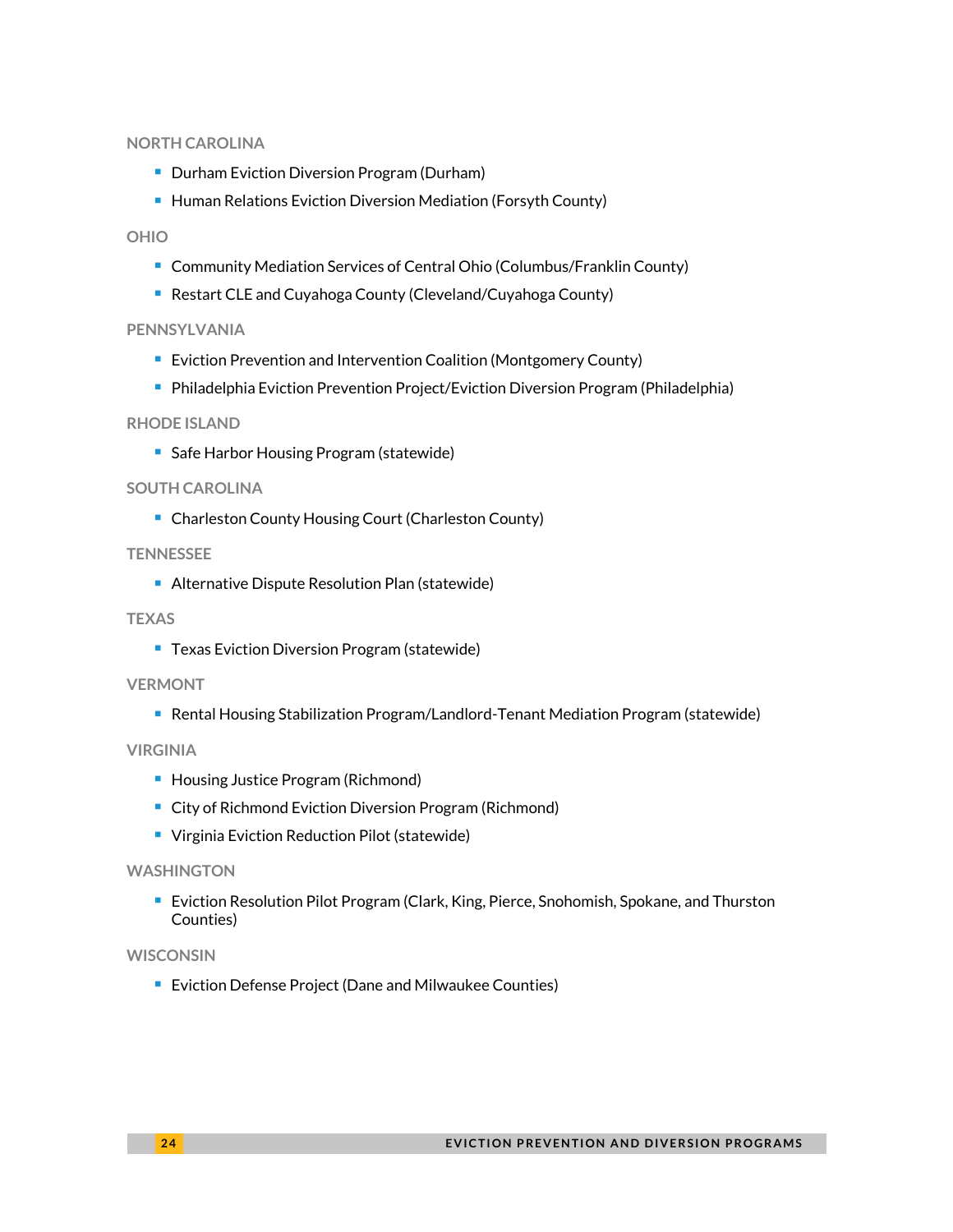### **Notes**

- $^{\rm 1}~$  Sean Veal and Jonathan Spader, "Nearly a Third of American Households Were Cost-Burdened Last Year," Joint Center for Housing Studies of Harvard University, December 7, 2018[, https://www.jchs.harvard.edu/blog/more](https://www.jchs.harvard.edu/blog/more-than-a-third-of-american-households-were-cost-burdened-last-year)[than-a-third-of-american-households-were-cost-burdened-last-year.](https://www.jchs.harvard.edu/blog/more-than-a-third-of-american-households-were-cost-burdened-last-year)
- <sup>2</sup> Data from the US Census Bureau's American Housing Survey.
- $3$  Nicole DuBois, Corianne Scally, Kathryn Reynolds, Maya Brennan, and Martha Fedorowicz, "The Future Is Shared': Why Supporting Renters during COVID-19 Is Critical for Housing Market Stability," Urban Institute, April 14, 2020[, https://housingmatters.urban.org/feature/future-shared-why-supporting-renters-during-covid-](https://housingmatters.urban.org/feature/future-shared-why-supporting-renters-during-covid-19-critical-housing-market-stability)[19-critical-housing-market-stability.](https://housingmatters.urban.org/feature/future-shared-why-supporting-renters-during-covid-19-critical-housing-market-stability)
- 4 "A Glimpse into the Eviction Crisis: Why Housing Stability Deserves Greater Attention," Expanding Prosperity Impact Collaborative, July 22, 2019[, http://www.aspenepic.org/a-glimpse-into-the-eviction-crisis-why-housing](http://www.aspenepic.org/a-glimpse-into-the-eviction-crisis-why-housing-stability-deserves-greater-attention/)[stability-deserves-greater-attention/.](http://www.aspenepic.org/a-glimpse-into-the-eviction-crisis-why-housing-stability-deserves-greater-attention/)
- <sup>5</sup> Maya Brennan, Kimberly Burrowes, Mychal Cohen, and Ellen Sahli, "A Head Start for Eviction Prevention: Reaching Families Before They're in a Housing Crisis," Urban Institute, February 5, 2020, [https://www.urban.org/features/head-start-eviction-prevention.](https://www.urban.org/features/head-start-eviction-prevention)
- <sup>6</sup> Ellen Sahli and Maya Brennan, "Four Lessons from Minnesota Can Inform the Eviction Crisis Debate," *Urban Wire* (blog), Urban Institute, December 16, 2019[, https://www.urban.org/urban-wire/four-lessons-minnesota-can](https://www.urban.org/urban-wire/four-lessons-minnesota-can-inform-eviction-crisis-debate)[inform-eviction-crisis-debate.](https://www.urban.org/urban-wire/four-lessons-minnesota-can-inform-eviction-crisis-debate)
- <sup>7</sup> Oksana Mironova, "NYC Right to Counsel: First Year Results and Potential for Expansion," Community Service Society, March 25, 2019[, https://www.cssny.org/news/entry/nyc-right-to-counsel.](https://www.cssny.org/news/entry/nyc-right-to-counsel)
- <sup>8</sup> David Bizar and J. Patrick Kennedy, "Is the CDC's Nationwide COVID-19 Eviction Moratorium Down for the Count?" JD Supra, March 19, 2021, [https://www.jdsupra.com/legalnews/is-the-cdc-s-nationwide-covid-19-](https://www.jdsupra.com/legalnews/is-the-cdc-s-nationwide-covid-19-7768527/) [7768527/.](https://www.jdsupra.com/legalnews/is-the-cdc-s-nationwide-covid-19-7768527/)
- 9 "Responding to Coronavirus: Ensuring Housing Stability during a Crisis," National Low Income Housing Coalition, last updated January 15, 2021[, https://nlihc.org/coronavirus-and-housing-homelessness/responding](https://nlihc.org/coronavirus-and-housing-homelessness/responding-coronavirus)[coronavirus.](https://nlihc.org/coronavirus-and-housing-homelessness/responding-coronavirus)
- <sup>10</sup> Will Fischer, "For Struggling Renters: Housing Vouchers for All Who Need Them," *Off the Charts*(blog), Center on Budget and Policy Priorities, February 1, 2021[, https://www.cbpp.org/blog/for-struggling-renters-housing](https://www.cbpp.org/blog/for-struggling-renters-housing-vouchers-for-all-who-need-them)[vouchers-for-all-who-need-them.](https://www.cbpp.org/blog/for-struggling-renters-housing-vouchers-for-all-who-need-them)
- <sup>11</sup> "Census Household Pulse Survey: Key Phase 2 Findings," HUD User, accessed April 2, 2021, [https://www.huduser.gov/portal/pdredge/pdr-edge-spotlight-article-092820.html.](https://www.huduser.gov/portal/pdredge/pdr-edge-spotlight-article-092820.html)
- <sup>12</sup> Temporary Halt in Residential Evictions to Prevent the Further Spread of COVID-19, 86 Fed. Reg. 8020 (Feb. 3, 2021).
- $^{13}$  We searched by geographic areas across all 50 states and the District of Columbia for "eviction," "mediation," "ADR," "eviction," "eviction diversion," "eviction prevention," "eviction prevention program," "eviction mediation program," and "rent assistance."
- <sup>14</sup> "Charleston Housing Court Pilot Project in South Carolina," Eviction Innovations, April 20, 2020, [https://evictioninnovation.org/2020/04/20/court-pilot-charleston/.](https://evictioninnovation.org/2020/04/20/court-pilot-charleston/)
- <sup>15</sup> Michigan State Housing Development Authority, "New Eviction Diversion Program Offers \$50 Million in Relief for Renters, Landlords," news release, accessed April 3, 2021, [https://www.michigan.gov/mshda/0,4641,7-141-](https://www.michigan.gov/mshda/0,4641,7-141-7559_9637-534249--,00.html) [7559\\_9637-534249--,00.html.](https://www.michigan.gov/mshda/0,4641,7-141-7559_9637-534249--,00.html)
- <sup>16</sup> Office of the Governor, State of Michigan, "Executive Order No. 2020-134: Eviction Diversion Program for COVID-19-Related Debtors," June 26, 2020, [https://www.67thdc.com/wp-content/uploads/2020/07/EO-2020-](https://www.67thdc.com/wp-content/uploads/2020/07/EO-2020-134-Emerg-order-eviction-diversion-final-signed.pdf) [134-Emerg-order-eviction-diversion-final-signed.pdf.](https://www.67thdc.com/wp-content/uploads/2020/07/EO-2020-134-Emerg-order-eviction-diversion-final-signed.pdf)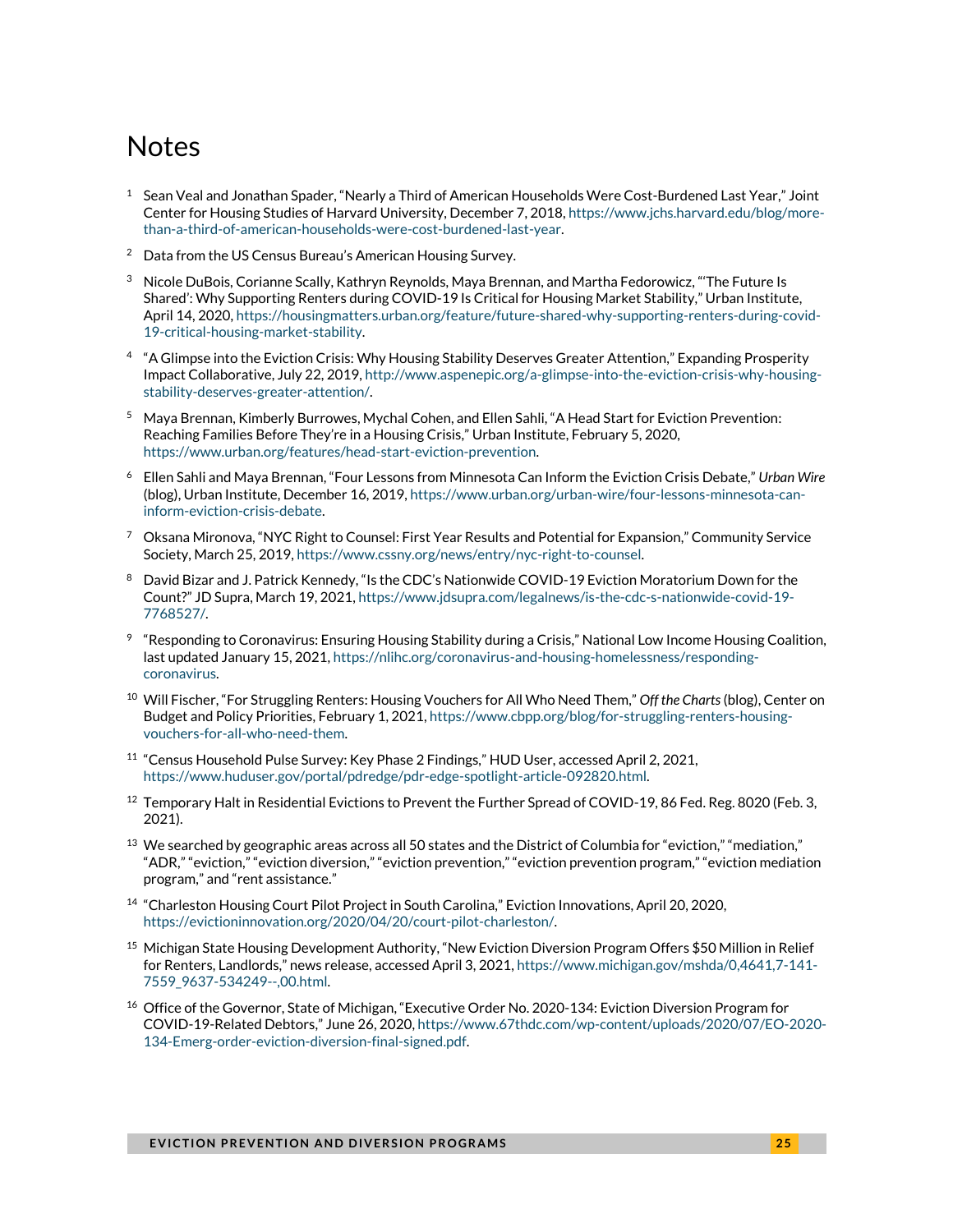- $17$  Phoebe Tollefson, "Program Partners Want to Extend Legal Aid for Tenants into 2021: 'It Feels Pretty Dire,'" *Billings Gazette,* December 28, 2020[, https://billingsgazette.com/news/state-and-regional/program-partners](https://billingsgazette.com/news/state-and-regional/program-partners-want-to-extend-legal-aid-for-tenants-into-2021-it-feels-pretty-dire/article_592fc592-075e-5b3e-96c3-abaaf5d51c6a.html)[want-to-extend-legal-aid-for-tenants-into-2021-it-feels-pretty-dire/article\\_592fc592-075e-5b3e-96c3](https://billingsgazette.com/news/state-and-regional/program-partners-want-to-extend-legal-aid-for-tenants-into-2021-it-feels-pretty-dire/article_592fc592-075e-5b3e-96c3-abaaf5d51c6a.html) [abaaf5d51c6a.html.](https://billingsgazette.com/news/state-and-regional/program-partners-want-to-extend-legal-aid-for-tenants-into-2021-it-feels-pretty-dire/article_592fc592-075e-5b3e-96c3-abaaf5d51c6a.html)
- <sup>18</sup> "Circuit Court District Division-Landlord and Tenant Procedure," New Hampshire Judicial Branch, accessed March 28, 2021[, https://www.courts.state.nh.us/district/landlord.htm.](https://www.courts.state.nh.us/district/landlord.htm)
- <sup>19</sup> "Housing Resource Centers," Center for Court Innovation, accessed March 28, 2021, [https://www.courtinnovation.org/programs/housing-resource-centers/more-info.](https://www.courtinnovation.org/programs/housing-resource-centers/more-info)
- $^{20}$  "COVID-19 Eviction Diversion Program," Pinellas Eviction Diversion Program, accessed March 28, 2021, [https://pinellasevictiondiversion.org/.](https://pinellasevictiondiversion.org/)
- $^{21}$  President Judge Administrative Order 15, amended, "Residential Eviction Moratorium and Exceptions. Service of Writs and Alias Writs of Possession," First Judicial District of Pennsylvania, Philadelphia Municipal Court, 2021[, https://www.courts.phila.gov/pdf/regs/2021/15-of-2021-PJ-ORDER.pdf.](https://www.courts.phila.gov/pdf/regs/2021/15-of-2021-PJ-ORDER.pdf)
- <sup>22</sup> City of Philadelphia, "Mayor Kenney Announces Philadelphia Eviction Prevention Project," news release, January 30, 2018[, https://www.phila.gov/2018-01-30-mayor-kenney-announces-philadelphia-eviction](https://www.phila.gov/2018-01-30-mayor-kenney-announces-philadelphia-eviction-prevention-project/)[prevention-project/.](https://www.phila.gov/2018-01-30-mayor-kenney-announces-philadelphia-eviction-prevention-project/)
- <sup>23</sup> "COVID-19 Emergency Tenant Protections," City of Philadelphia Fair Housing Commission, accessed April 2, 2021[, https://www.phila.gov/FairHousingCommission/Pages/COVID-19EmergencyTenantProtections.aspx.](https://www.phila.gov/FairHousingCommission/Pages/COVID-19EmergencyTenantProtections.aspx)
- $^{24}$  As the court order was only recently passed, the ramifications of this for program capacity and staffing are unknown.
- <sup>25</sup> Dom DiFurio, "Bumpy State Rollout Means Federal COVID Relief May Not Reach Texas Renters before Evictions Do," *Dallas Morning News*, April 6, 2021, [https://www.dallasnews.com/business/economy/2021/04/06/bumpy-state-rollout-means-federal-covid-relief](https://www.dallasnews.com/business/economy/2021/04/06/bumpy-state-rollout-means-federal-covid-relief-may-not-reach-texas-renters-before-evictions-do/)[may-not-reach-texas-renters-before-evictions-do/.](https://www.dallasnews.com/business/economy/2021/04/06/bumpy-state-rollout-means-federal-covid-relief-may-not-reach-texas-renters-before-evictions-do/)
- <sup>26</sup> Emily Nonko, "Philadelphia Tries Mediation to Prevent Evictions," Yes! Solutions Journalism, March 31, 2021, [https://www.yesmagazine.org/economy/2021/03/31/covid-eviction-program-helps-landlords-tenants.](https://www.yesmagazine.org/economy/2021/03/31/covid-eviction-program-helps-landlords-tenants)
- $^{27}$  Solomon Greene and Alanna McCargo, "New Data Suggest COVID-19 Is Widening Housing Disparities by Race and Income," *Urban Wire* (blog), Urban Institute, May 29, 2020[, https://www.urban.org/urban-wire/new-data](https://www.urban.org/urban-wire/new-data-suggest-covid-19-widening-housing-disparities-race-and-income)[suggest-covid-19-widening-housing-disparities-race-and-income.](https://www.urban.org/urban-wire/new-data-suggest-covid-19-widening-housing-disparities-race-and-income)

### References

- Been, Vicki, Deborah Rand, Nicole Summers, and Jessica Yager. 2018. "Implementing New York City's Universal Access to Counsel Program: Lessons for Other Jurisdictions." New York: NYU Furman Center.
- Benfer, Emily A., Solomon J. Greene, and Margaret Hagan. 2020. "Approaches to Eviction Prevention." New York: Social Science Research Network[. http://dx.doi.org/10.2139/ssrn.3662736.](http://dx.doi.org/10.2139/ssrn.3662736)
- CFPB (Consumer Financial Protection Bureau). 2021. *Housing Insecurity and the COVID-19 Pandemic*. Washington, DC: CFPB.
- Cowin, Rebecca, Hal Martin, and Clare Stevens. 2020. *Measuring Evictions during the COVID-19 Crisis*. Cleveland: Federal Reserve Bank of Cleveland.
- Cunningham, Mary K., Ananya Hariharan, and Olivia Fiol. 2021. "[The Looming Eviction Cliff.](https://www.urban.org/research/publication/looming-eviction-cliff)" Washington, DC: Urban Institute.
- Daley, Cynthia Witman. 2020. "Achieving Housing Stability with Eviction Diversion Programs: A Guide to Best Practices during COVID and Beyond." Glenside, PA: Regional Housing Legal Services.
- Desmond, Matthew. 2015. "Unaffordable America: Poverty, Housing, and Eviction." Fast Focus 22. Madison, WI: University of Wisconsin, Madison, Institute for Research on Poverty.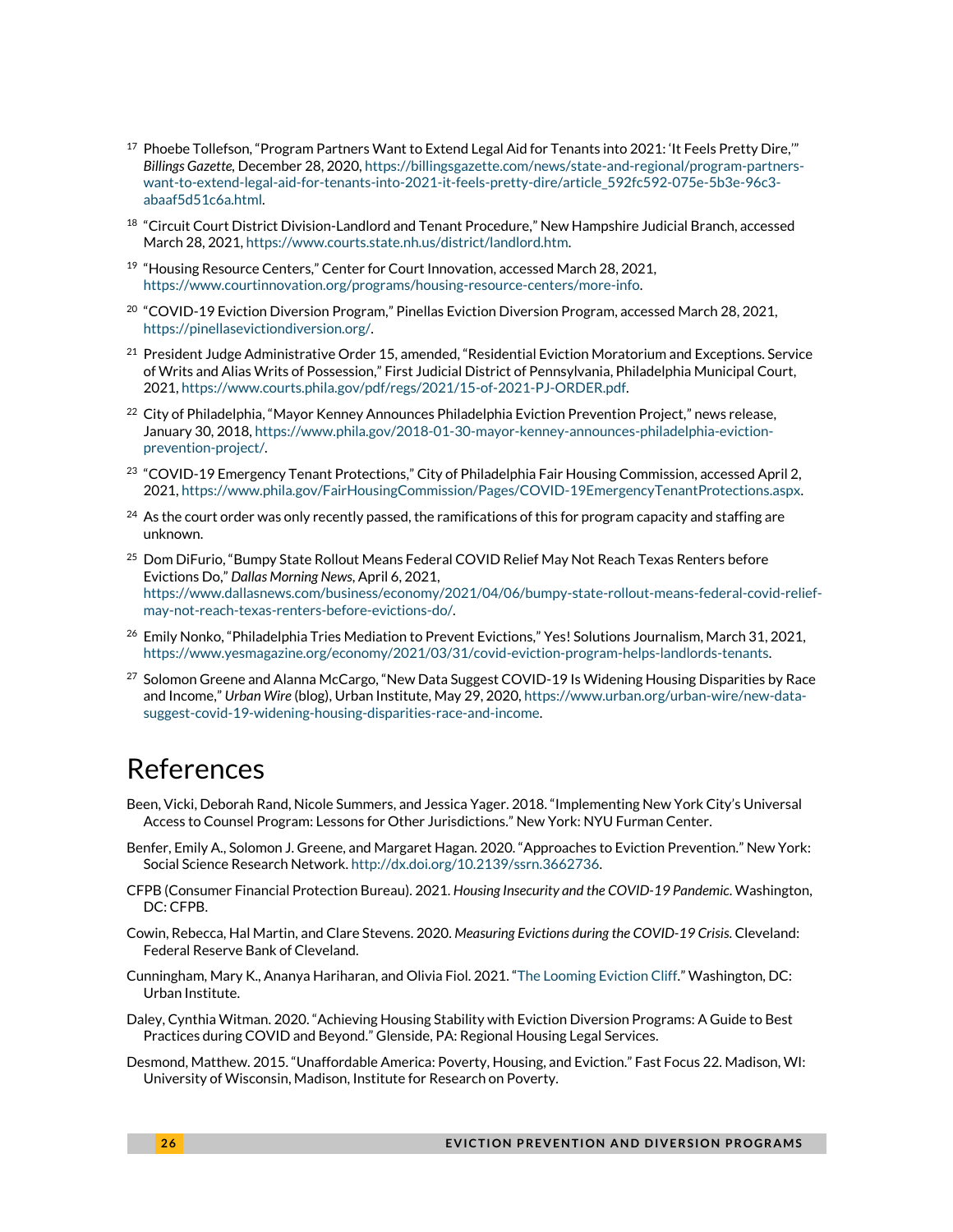- Gromis, Ashley. 2019. "Eviction: Intersection of Poverty, Inequality, and Housing." Princeton, NJ: Princeton University, Eviction Lab.
- Hepburn, Peter, Renee Louis, and Matthew Desmond. 2020. "Racial and Gender Disparities among Evicted Americans." *Sociological Science* 7:649–62.
- Neumann, Zach, Sam Gilman, and Katherine Lucas McKay. 2020. "[Emerging Best Practices for COVID-19](https://www.aspeninstitute.org/wp-content/uploads/2020/12/Aspen-CEDP-Rental-Assistance-Presentation.pdf)  [Emergency Rental Assistance Programs.](https://www.aspeninstitute.org/wp-content/uploads/2020/12/Aspen-CEDP-Rental-Assistance-Presentation.pdf)" Washington, DC: Aspen Institute.
- Parrott, Jim, and Mark M. Zandi. 2021. "[Averting an Eviction Crisis.](https://www.urban.org/research/publication/averting-eviction-crisis)" Washington, DC: Urban Institute.
- Strochak, Sarah, Aaron Shroyer, Jung Hyun Choi, Kathryn Reynolds, and Laurie Goodman. 2020. "[How Much](https://www.urban.org/research/publication/how-much-assistance-needed-support-renters-through-covid-19-crisis)  [Assistance Is Needed to Support Renters through the COVID-19 Crisis?](https://www.urban.org/research/publication/how-much-assistance-needed-support-renters-through-covid-19-crisis)" Washington, DC: Urban Institute.

## About the Authors

**Mark Treskon** is a senior research associate in the Metropolitan Housing and Communities Policy Center at the Urban Institute. His research areas include housing and homeownership policy, creative placemaking, financial capability, and neighborhood development and change.

**Solomon Greene** is a senior fellow in the Research to Action Lab and the Metropolitan Housing and Communities Policy Center at the Urban Institute. His research focuses on how land use law, housing policy, and regional planning can reduce racial and economic segregation and how cities can use data and technology to promote more inclusive development. Before joining Urban, Greene was a senior adviser at the US Department of Housing and Urban Development and a senior program officer at the Open Society Foundations. Greene serves on the board of the National Housing Law Project.

**Olivia Fiol** is a research assistant in the Metropolitan Housing and Communities Policy Center.

**Anne Junod** is a research associate in the Metropolitan Housing and Communities Policy Center, where her research centers on the human dimensions of natural resource and energy development, access, and related justice and climate issues.